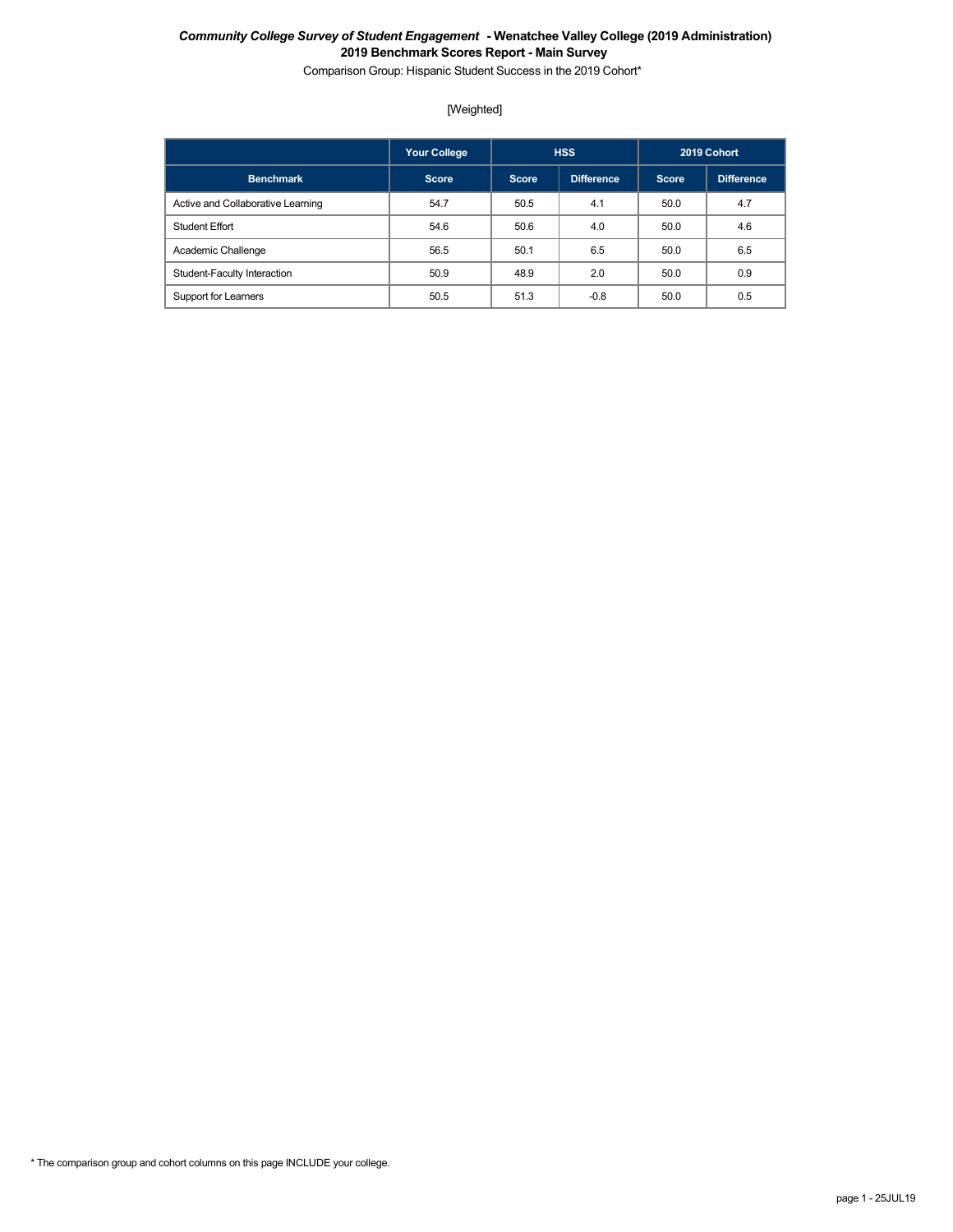Comparison Group: Hispanic Student Success in the 2019 Cohort\*

[Weighted] Active and Collaborative Learning (ACTCOLL)



\* The comparison group and cohort bars on this page INCLUDE your college.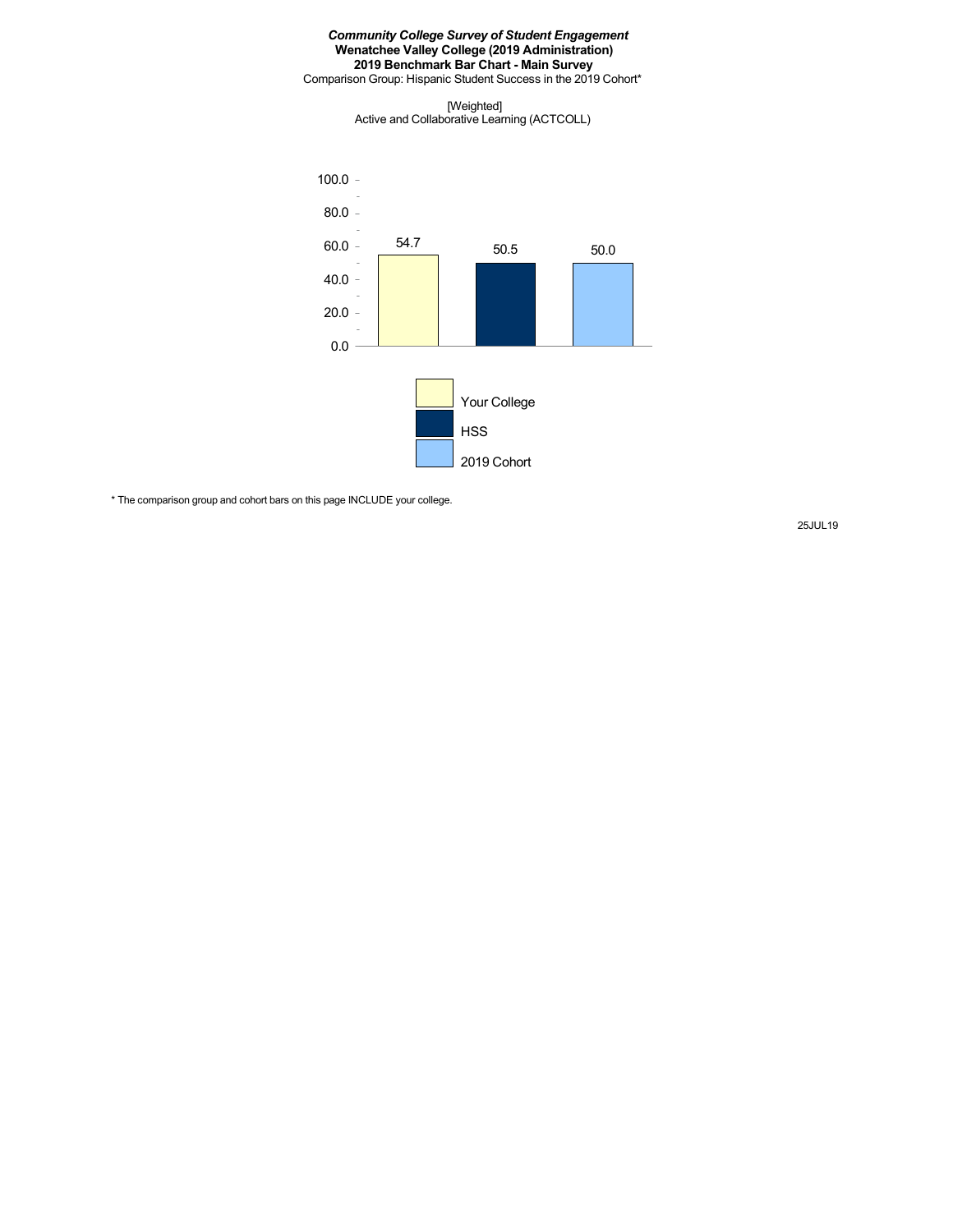Comparison Group: Hispanic Student Success in the 2019 Cohort\*

### [Weighted]

## Active and Collaborative Learning (ACTCOLL)

|                                                                                                                                          |                  | Your<br>College | <b>HSS</b>  |                         | 2019 Cohort |                         |  |  |
|------------------------------------------------------------------------------------------------------------------------------------------|------------------|-----------------|-------------|-------------------------|-------------|-------------------------|--|--|
| <b>Item</b>                                                                                                                              | Variable         | <b>Mean</b>     | <b>Mean</b> | <b>Effect</b><br>Size** | <b>Mean</b> | <b>Effect</b><br>Size** |  |  |
| Item 4: In your experiences at this college during the current academic year, about how often have you done each of the following?       |                  |                 |             |                         |             |                         |  |  |
| 1 = Never, $2$ = Sometimes, $3$ = Often, $4$ = Very often                                                                                |                  |                 |             |                         |             |                         |  |  |
| 4a. Asked questions in class or contributed to class discussions [ACTCOLL]                                                               | <b>CLQUEST</b>   | 2.89            | 2.88        |                         | 2.93        |                         |  |  |
| 4b. Made a class presentation [ACTCOLL]                                                                                                  | <b>CLPRESEN</b>  | 2.37            | 2.28        |                         | 2.20        |                         |  |  |
| 4f. Worked with other students on projects during class [ACTCOLL]                                                                        | <b>CLASSGRP</b>  | 2.75            | 2.61        |                         | 2.60        |                         |  |  |
| 4g. Worked with classmates outside of class to prepare class assignments<br>[ACTCOLL]                                                    | <b>OCCGRP</b>    | 2.21            | 2.04        |                         | 2.00        | $0.23**$                |  |  |
| 4h. Tutored or taught other students (paid or voluntary) [ACTCOLL]                                                                       | <b>TUTOR</b>     | 1.38            | 1.39        |                         | 1.39        |                         |  |  |
| 4i. Participated in a community-based project (service-learning activity) as part<br>of a regular course [ACTCOLL]                       | <b>PARTICCBP</b> | 1.48            | 1.38        |                         | 1.38        |                         |  |  |
| 4q. Discussed ideas from your readings or classes with others outside of class<br>(students, family members, co-workers, etc.) [ACTCOLL] | <b>OOCIDEAS</b>  | 2.62            | 2.53        |                         | 2.54        |                         |  |  |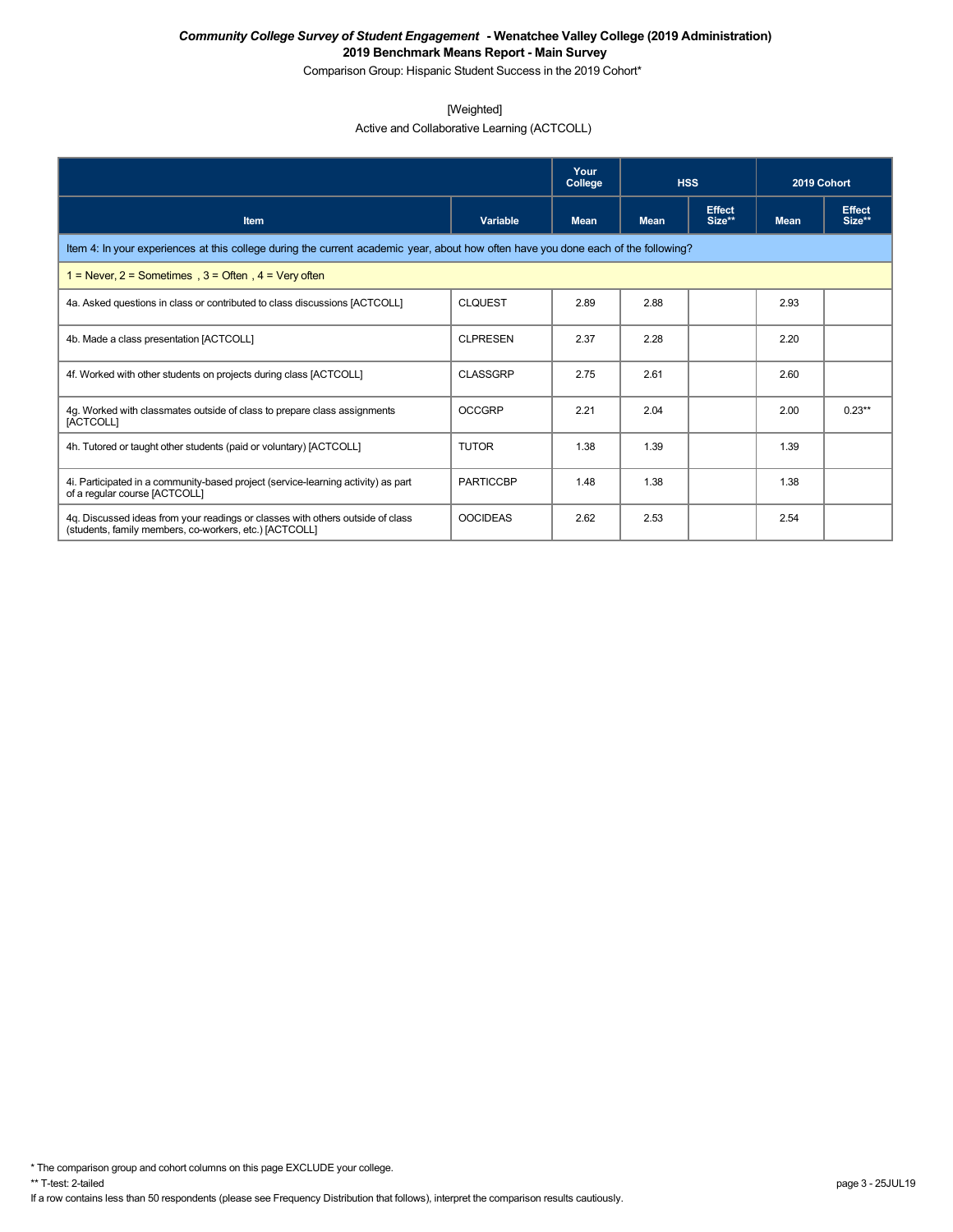Comparison Group: Hispanic Student Success in the 2019 Cohort\*

[Weighted]

Active and Collaborative Learning (ACTCOLL)

|                                                                                         |                  |                                                                                                                                    | <b>Your College</b> |         |        | <b>HSS</b>     | 2019 Cohort |         |
|-----------------------------------------------------------------------------------------|------------------|------------------------------------------------------------------------------------------------------------------------------------|---------------------|---------|--------|----------------|-------------|---------|
| Item                                                                                    | <b>Variable</b>  | <b>Responses</b>                                                                                                                   | Count               | Percent | Count  | <b>Percent</b> | Count       | Percent |
|                                                                                         |                  | Item 4: In your experiences at this college during the current academic year, about how often have you done each of the following? |                     |         |        |                |             |         |
| 4a. Asked questions in class or contributed                                             | <b>CLQUEST</b>   | Never                                                                                                                              | 14                  | 3.1     | 1,902  | 3.4            | 9,525       | 2.7     |
| to class discussions [ACTCOLL]                                                          |                  | Sometimes                                                                                                                          | 171                 | 36.7    | 19,122 | 33.9           | 110,786     | 31.7    |
|                                                                                         |                  | Often                                                                                                                              | 131                 | 28.2    | 19,515 | 34.6           | 122,324     | 35.1    |
|                                                                                         |                  | Very often                                                                                                                         | 149                 | 32.0    | 15,911 | 28.2           | 106,323     | 30.5    |
|                                                                                         |                  | Total                                                                                                                              | 465                 | 100.0   | 56,450 | 100.0          | 348,958     | 100.0   |
| 4b. Made a class presentation [ACTCOLL]                                                 | <b>CLPRESEN</b>  | Never                                                                                                                              | 70                  | 15.1    | 12,852 | 22.9           | 87,464      | 25.2    |
|                                                                                         |                  | Sometimes                                                                                                                          | 212                 | 45.7    | 21,739 | 38.7           | 140,148     | 40.3    |
|                                                                                         |                  | Often                                                                                                                              | 124                 | 26.6    | 14,545 | 25.9           | 81,928      | 23.6    |
|                                                                                         |                  | Very often                                                                                                                         | 59                  | 12.7    | 7,102  | 12.6           | 38,015      | 10.9    |
|                                                                                         |                  | <b>Total</b>                                                                                                                       | 465                 | 100.0   | 56,239 | 100.0          | 347,554     | 100.0   |
| 4f. Worked with other students on projects<br>during class [ACTCOLL]                    | <b>CLASSGRP</b>  | Never                                                                                                                              | 23                  | 5.0     | 6,204  | 11.1           | 38,406      | 11.1    |
|                                                                                         |                  | Sometimes                                                                                                                          | 166                 | 36.1    | 19,784 | 35.5           | 124,745     | 36.2    |
|                                                                                         |                  | Often                                                                                                                              | 174                 | 37.6    | 19,142 | 34.4           | 117,865     | 34.2    |
|                                                                                         |                  | Very often                                                                                                                         | 98                  | 21.3    | 10,567 | 19.0           | 63,610      | 18.5    |
|                                                                                         |                  | Total                                                                                                                              | 461                 | 100.0   | 55,697 | 100.0          | 344,626     | 100.0   |
| 4g. Worked with classmates outside of class<br>to prepare class assignments [ACTCOLL]   | <b>OCCGRP</b>    | Never                                                                                                                              | 114                 | 24.6    | 18,860 | 33.7           | 123,008     | 35.6    |
|                                                                                         |                  | Sometimes                                                                                                                          | 190                 | 41.0    | 21,422 | 38.3           | 130,749     | 37.9    |
|                                                                                         |                  | Often                                                                                                                              | 105                 | 22.6    | 10,393 | 18.6           | 61,514      | 17.8    |
|                                                                                         |                  | Very often                                                                                                                         | 54                  | 11.7    | 5,212  | 9.3            | 30,116      | 8.7     |
|                                                                                         |                  | Total                                                                                                                              | 463                 | 100.0   | 55,886 | 100.0          | 345,386     | 100.0   |
| 4h. Tutored or taught other students (paid<br>or voluntary) [ACTCOLL]                   | <b>TUTOR</b>     | Never                                                                                                                              | 336                 | 73.3    | 40,591 | 72.6           | 251,385     | 72.8    |
|                                                                                         |                  | Sometimes                                                                                                                          | 88                  | 19.2    | 10,481 | 18.7           | 64,183      | 18.6    |
|                                                                                         |                  | Often                                                                                                                              | 17                  | 3.6     | 3,058  | 5.5            | 19,016      | 5.5     |
|                                                                                         |                  | Very often                                                                                                                         | 18                  | 3.9     | 1,801  | 3.2            | 10,889      | 3.2     |
|                                                                                         |                  | Total                                                                                                                              | 458                 | 100.0   | 55,932 | 100.0          | 345,473     | 100.0   |
| 4i. Participated in a community-based<br>project (service-learning activity) as part of | <b>PARTICCBP</b> | Never                                                                                                                              | 304                 | 66.0    | 41,515 | 74.1           | 255,003     | 73.6    |
| a regular course [ACTCOLL]                                                              |                  | Sometimes                                                                                                                          | 112                 | 24.3    | 9,655  | 17.2           | 60,437      | 17.5    |
|                                                                                         |                  | Often                                                                                                                              | 27                  | 5.8     | 3,147  | 5.6            | 20,232      | 5.8     |
|                                                                                         |                  | Very often                                                                                                                         | 18                  | 4.0     | 1,688  | 3.0            | 10,661      | 3.1     |
|                                                                                         |                  | Total                                                                                                                              | 461                 | 100.0   | 56,006 | 100.0          | 346,334     | 100.0   |
| 4q. Discussed ideas from your readings or<br>classes with others outside of class       | <b>OOCIDEAS</b>  | Never                                                                                                                              | 61                  | 13.3    | 8,449  | 15.1           | 49,495      | 14.3    |
| (students, family members, co-workers, etc.)<br>[ACTCOLL]                               |                  | Sometimes                                                                                                                          | 160                 | 34.5    | 20,681 | 37.0           | 128,567     | 37.2    |
|                                                                                         |                  | Often                                                                                                                              | 135                 | 29.1    | 15,479 | 27.7           | 98,479      | 28.5    |
|                                                                                         |                  | Very often                                                                                                                         | 107                 | 23.2    | 11,344 | 20.3           | 69,436      | 20.1    |
|                                                                                         |                  | <b>Total</b>                                                                                                                       | 463                 | 100.0   | 55,953 | 100.0          | 345,978     | 100.0   |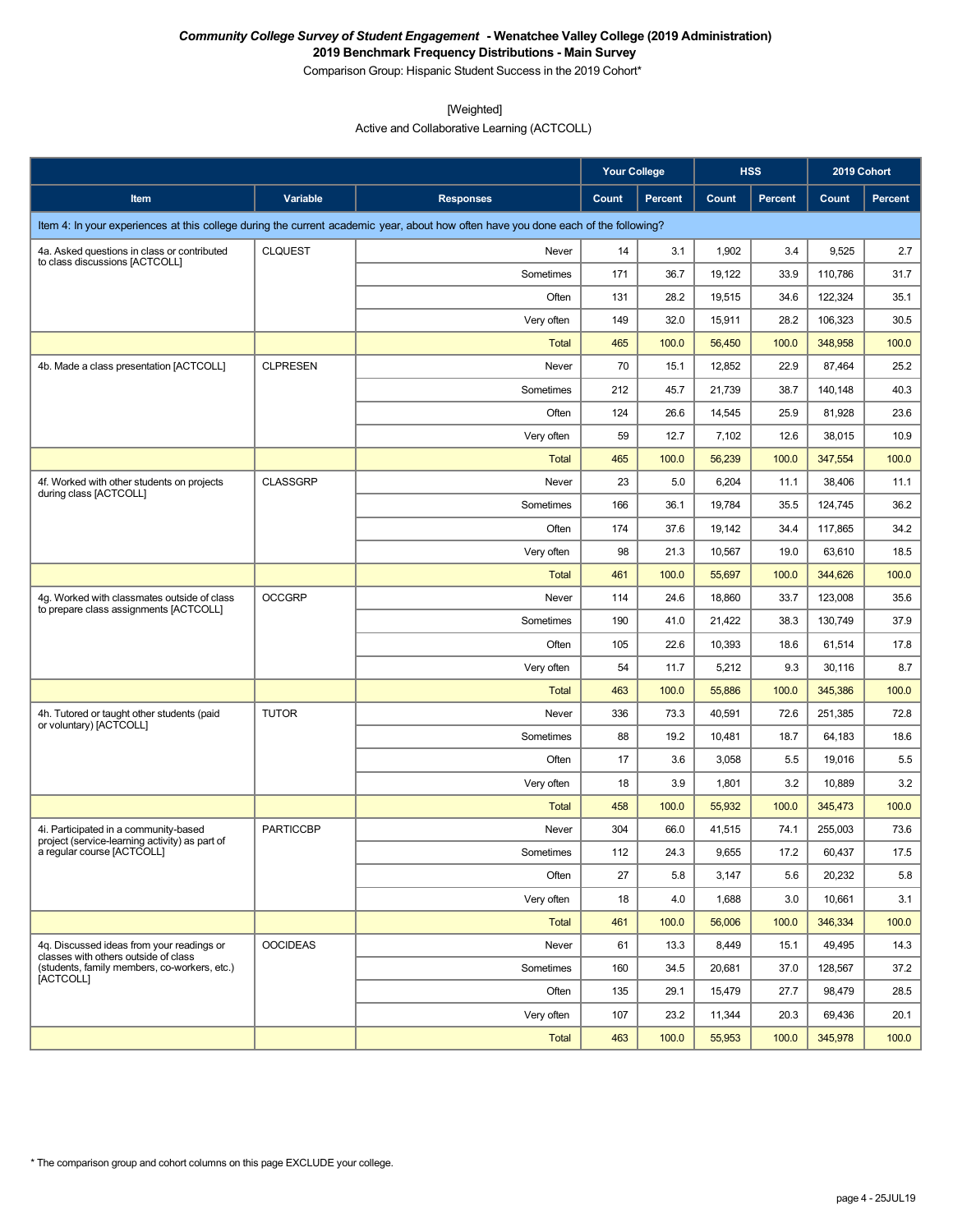Comparison Group: Hispanic Student Success in the 2019 Cohort\*





\* The comparison group and cohort bars on this page INCLUDE your college.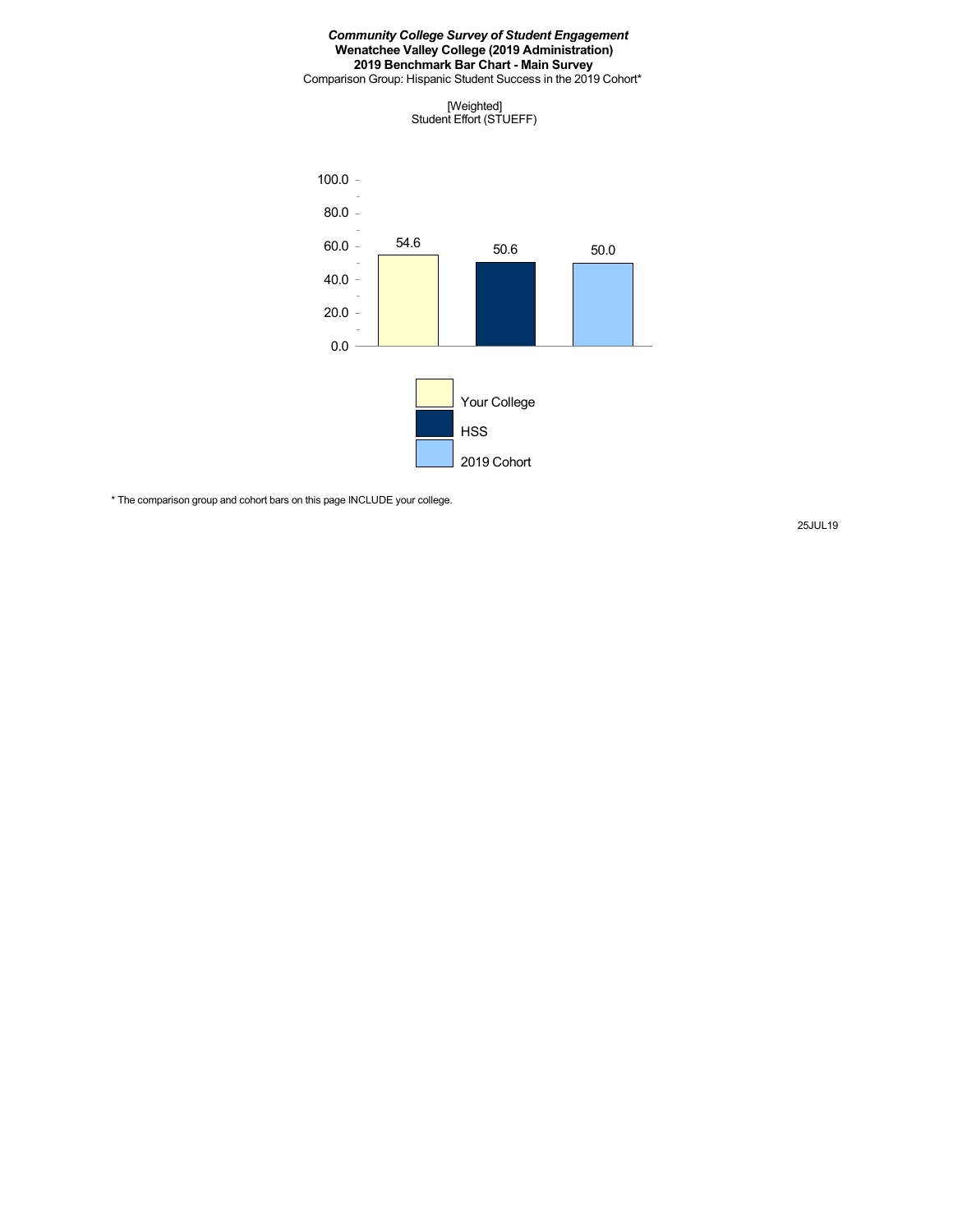Comparison Group: Hispanic Student Success in the 2019 Cohort\*

## [Weighted]

## Student Effort (STUEFF)

|                                                                                                                                    |                  | Your<br>College | <b>HSS</b>  |                         | 2019 Cohort |                         |  |  |  |
|------------------------------------------------------------------------------------------------------------------------------------|------------------|-----------------|-------------|-------------------------|-------------|-------------------------|--|--|--|
| Item                                                                                                                               | <b>Variable</b>  | <b>Mean</b>     | <b>Mean</b> | <b>Effect</b><br>Size** | <b>Mean</b> | <b>Effect</b><br>Size** |  |  |  |
| Item 4: In your experiences at this college during the current academic year, about how often have you done each of the following? |                  |                 |             |                         |             |                         |  |  |  |
| 1 = Never, $2$ = Sometimes, $3$ = Often, $4$ = Very often                                                                          |                  |                 |             |                         |             |                         |  |  |  |
| 4c. Prepared two or more drafts of a paper or assignment before turning it in<br><b>ISTUEFFI</b>                                   | <b>REWROPAP</b>  | 2.63            | 2.58        |                         | 2.52        |                         |  |  |  |
| 4d. Worked on a paper or project that required integrating ideas or information<br>from various sources [STUEFF]                   | <b>INTEGRAT</b>  | 3.00            | 2.91        |                         | 2.88        |                         |  |  |  |
| 4e. Come to class without completing readings or assignments [STUEFF]                                                              | <b>CLUNPREP</b>  | 1.93            | 1.86        |                         | 1.85        |                         |  |  |  |
| Item 6: During the current academic year, how much reading and writing have you done at this college?                              |                  |                 |             |                         |             |                         |  |  |  |
| $0 =$ None, 1 = 1–4, 2 = 5–10, 3 = 11–20, 4 = More than 20                                                                         |                  |                 |             |                         |             |                         |  |  |  |
| 6b. Number of books read on your own (not assigned) for personal enjoyment<br>or academic enrichment [STUEFF]                      | <b>BKREADOWN</b> | 0.92            | 0.98        |                         | 0.97        |                         |  |  |  |
| Item 10: About how many hours do you spend in a typical 7-day week doing each of the following?                                    |                  |                 |             |                         |             |                         |  |  |  |
| $0 =$ None, 1 = 1–5, 2 = 6–10, 3 = 11–20, 4 = 21–30, 5 = More than 30                                                              |                  |                 |             |                         |             |                         |  |  |  |
| 10a. Preparing for class (studying, reading, writing, rehearsing, doing<br>homework, etc.) [STUEFF]                                | ACADPR01         | 2.37            | 1.93        | $0.41***$               | 2.00        | $0.34**$                |  |  |  |
| Item 12.1: How often have you used the following services during the current academic year?                                        |                  |                 |             |                         |             |                         |  |  |  |
| $0 =$ Never, $1 = 1$ time, $2 = 2-4$ times, $3 = 5$ or more times                                                                  |                  |                 |             |                         |             |                         |  |  |  |
| 12.1d. Peer or other tutoring [STUEFF]                                                                                             | <b>FREQTUTOR</b> | 0.79            | 0.85        |                         | 0.74        |                         |  |  |  |
| 12.1e. Skill labs (writing, math, etc.) [STUEFF]                                                                                   | <b>FREQLAB</b>   | 0.95            | 0.95        |                         | 0.92        |                         |  |  |  |
| 12.1h. Computer lab [STUEFF]                                                                                                       | <b>FREQCOMLB</b> | 1.75            | 1.38        | $0.30**$                | 1.45        | $0.24**$                |  |  |  |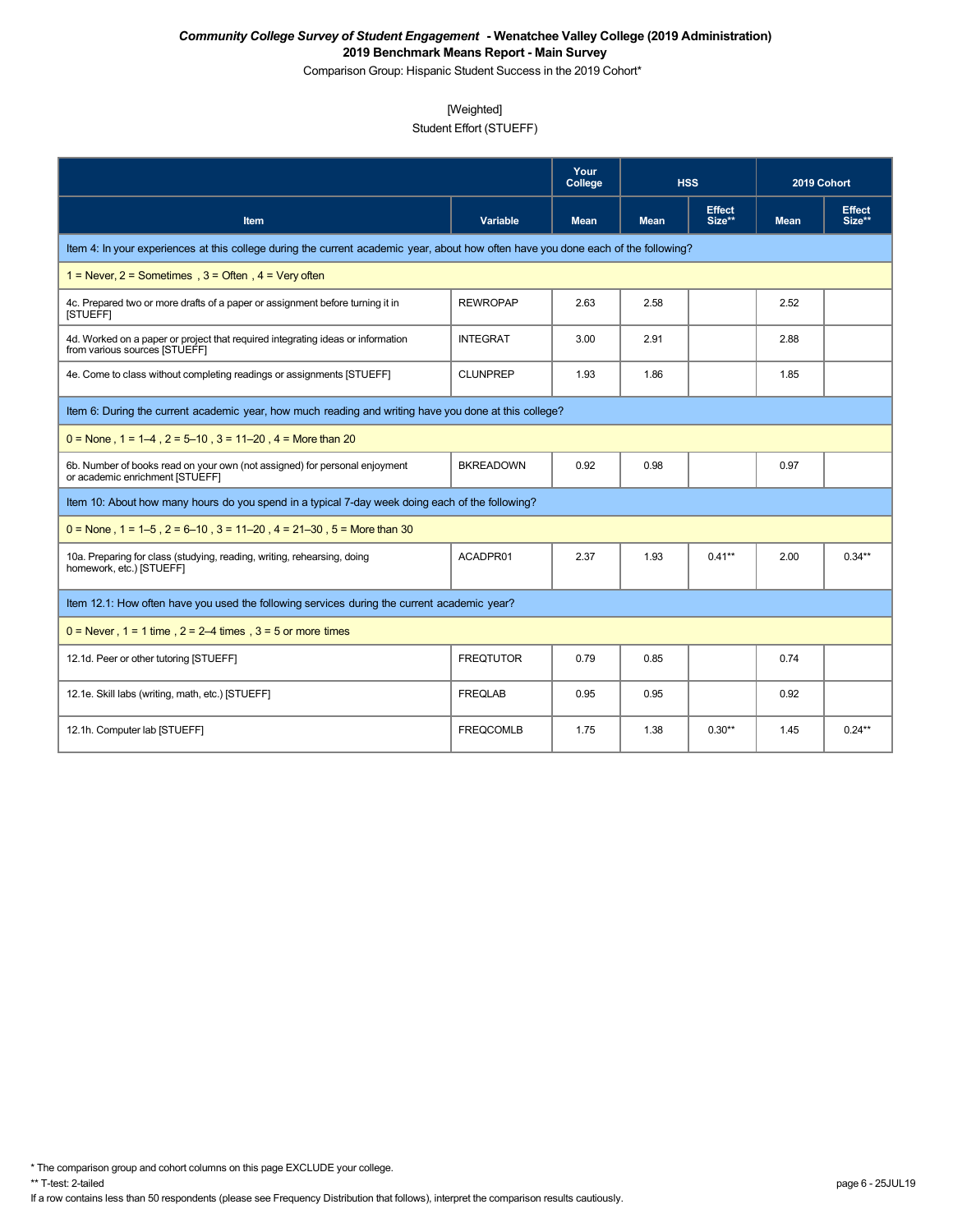Comparison Group: Hispanic Student Success in the 2019 Cohort\*

## [Weighted]

Student Effort (STUEFF)

|                                                                                                       |                  |                                                                                                                                    | Your College |                |        | <b>HSS</b>     | 2019 Cohort |                |
|-------------------------------------------------------------------------------------------------------|------------------|------------------------------------------------------------------------------------------------------------------------------------|--------------|----------------|--------|----------------|-------------|----------------|
| Item                                                                                                  | Variable         | <b>Responses</b>                                                                                                                   | Count        | <b>Percent</b> | Count  | <b>Percent</b> | Count       | <b>Percent</b> |
|                                                                                                       |                  | Item 4: In your experiences at this college during the current academic year, about how often have you done each of the following? |              |                |        |                |             |                |
| 4c. Prepared two or more drafts of a paper                                                            | <b>REWROPAP</b>  | Never                                                                                                                              | 66           | 14.3           | 10,003 | 17.9           | 68,149      | 19.7           |
| or assignment before turning it in [STUEFF]                                                           |                  | Sometimes                                                                                                                          | 144          | 31.0           | 16,007 | 28.6           | 102,446     | 29.6           |
|                                                                                                       |                  | Often                                                                                                                              | 150          | 32.3           | 17,496 | 31.3           | 103,178     | 29.8           |
|                                                                                                       |                  | Very often                                                                                                                         | 104          | 22.4           | 12,474 | 22.3           | 72,142      | 20.9           |
|                                                                                                       |                  | <b>Total</b>                                                                                                                       | 464          | 100.0          | 55,981 | 100.0          | 345,915     | 100.0          |
| 4d. Worked on a paper or project that<br>required integrating ideas or information                    | <b>INTEGRAT</b>  | Never                                                                                                                              | 21           | 4.5            | 4,898  | 8.7            | 30,933      | 8.9            |
| from various sources [STUEFF]                                                                         |                  | Sometimes                                                                                                                          | 106          | 22.7           | 12,853 | 22.9           | 83,876      | 24.2           |
|                                                                                                       |                  | Often                                                                                                                              | 193          | 41.4           | 21,015 | 37.5           | 129,236     | 37.3           |
|                                                                                                       |                  | Very often                                                                                                                         | 147          | 31.5           | 17,343 | 30.9           | 102,741     | 29.6           |
|                                                                                                       |                  | <b>Total</b>                                                                                                                       | 467          | 100.0          | 56,109 | 100.0          | 346,786     | 100.0          |
| 4e. Come to class without completing<br>readings or assignments [STUEFF]                              | <b>CLUNPREP</b>  | Never                                                                                                                              | 139          | 29.8           | 18,765 | 33.5           | 117,639     | 34.0           |
|                                                                                                       |                  | Sometimes                                                                                                                          | 254          | 54.5           | 28,927 | 51.7           | 178,106     | 51.4           |
|                                                                                                       |                  | Often                                                                                                                              | 40           | 8.6            | 5,728  | 10.2           | 34,894      | 10.1           |
|                                                                                                       |                  | Very often                                                                                                                         | 33           | 7.1            | 2,577  | 4.6            | 15,573      | 4.5            |
|                                                                                                       |                  | <b>Total</b>                                                                                                                       | 466          | 100.0          | 55,997 | 100.0          | 346,212     | 100.0          |
| Item 6: During the current academic year, how much reading and writing have you done at this college? |                  |                                                                                                                                    |              |                |        |                |             |                |
| 6b. Number of books read on your own (not                                                             | <b>BKREADOWN</b> | None                                                                                                                               | 179          | 38.8           | 18,704 | 33.6           | 123,174     | 35.9           |
| assigned) for personal enjoyment or<br>academic enrichment [STUEFF]                                   |                  | $1 - 4$                                                                                                                            | 192          | 41.5           | 25,677 | 46.2           | 151,376     | 44.1           |
|                                                                                                       |                  | $5 - 10$                                                                                                                           | 58           | 12.5           | 6,752  | 12.1           | 40,237      | 11.7           |
|                                                                                                       |                  | $11 - 20$                                                                                                                          | 15           | 3.3            | 2,361  | 4.2            | 15,201      | 4.4            |
|                                                                                                       |                  | More than 20                                                                                                                       | 18           | 3.9            | 2,125  | 3.8            | 13,551      | 3.9            |
|                                                                                                       |                  | <b>Total</b>                                                                                                                       | 462          | 100.0          | 55,620 | 100.0          | 343,539     | 100.0          |
| Item 10: About how many hours do you spend in a typical 7-day week doing each of the following?       |                  |                                                                                                                                    |              |                |        |                |             |                |
| 10a. Preparing for class (studying, reading,                                                          | ACADPR01         | None                                                                                                                               | 12           | 2.6            | 937    | 1.7            | 5,414       | 1.6            |
| writing, rehearsing, doing homework, etc.)<br>[STUEFF]                                                |                  | $1 - 5$                                                                                                                            | 119          | 25.7           | 23,258 | 41.8           | 136.527     | 39.7           |
|                                                                                                       |                  | $6 - 10$                                                                                                                           | 148          | 31.9           | 16,863 | 30.3           | 102,941     | 30.0           |
|                                                                                                       |                  | $11 - 20$                                                                                                                          | 97           | 20.8           | 9,557  | 17.2           | 63,181      | 18.4           |
|                                                                                                       |                  | $21 - 30$                                                                                                                          | 44           | 9.6            | 3,220  | 5.8            | 22,927      | 6.7            |
|                                                                                                       |                  | More than 30                                                                                                                       | 44           | 9.4            | 1,752  | 3.2            | 12,478      | 3.6            |
|                                                                                                       |                  | <b>Total</b>                                                                                                                       | 464          | 100.0          | 55,587 | 100.0          | 343,468     | 100.0          |
| Item 12.1: How often have you used the following services during the current academic year?           |                  |                                                                                                                                    |              |                |        |                |             |                |
| 12.1d. Peer or other tutoring [STUEFF]                                                                | <b>FREQTUTOR</b> | Never                                                                                                                              | 265          | 59.5           | 30,816 | 57.5           | 207,598     | 62.5           |
|                                                                                                       |                  | 1 time                                                                                                                             | 59           | 13.2           | 7,073  | 13.2           | 38,993      | 11.7           |
|                                                                                                       |                  | 2-4 times                                                                                                                          | 73           | 16.4           | 8,924  | 16.6           | 48,283      | 14.5           |
|                                                                                                       |                  | 5 or more times                                                                                                                    | 48           | 10.8           | 6,811  | 12.7           | 37,280      | 11.2           |
|                                                                                                       |                  | Total                                                                                                                              | 445          | 100.0          | 53,624 | 100.0          | 332,155     | 100.0          |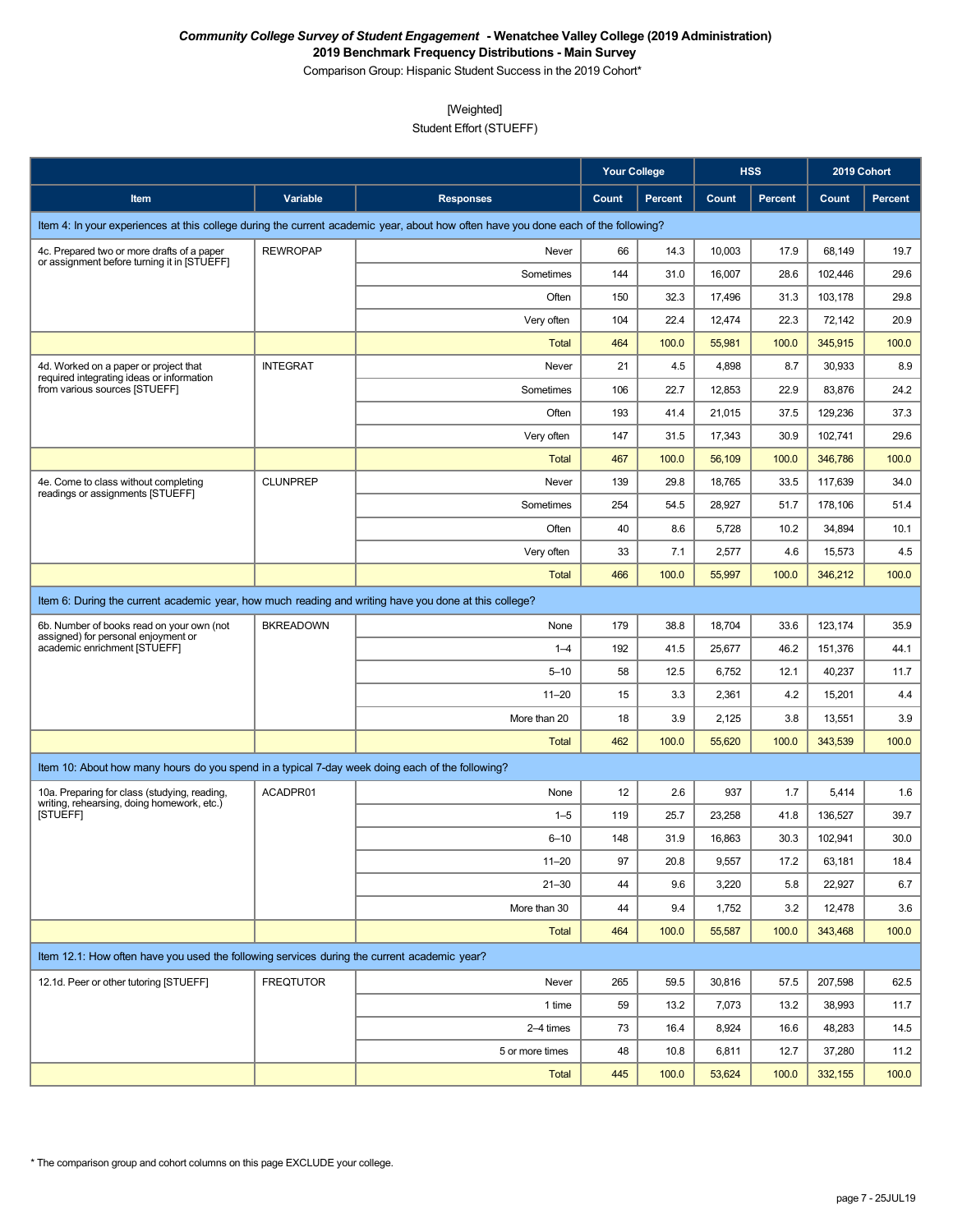Comparison Group: Hispanic Student Success in the 2019 Cohort\*

## [Weighted]

Student Effort (STUEFF)

|                                                                                             |                  |                  | <b>Your College</b> |                | <b>HSS</b> |         | 2019 Cohort |         |
|---------------------------------------------------------------------------------------------|------------------|------------------|---------------------|----------------|------------|---------|-------------|---------|
| <b>Item</b>                                                                                 | Variable         | <b>Responses</b> | Count               | <b>Percent</b> | Count      | Percent | Count       | Percent |
| Item 12.1: How often have you used the following services during the current academic year? |                  |                  |                     |                |            |         |             |         |
| 12.1e. Skill labs (writing, math, etc.)<br><b>ISTUEFFI</b>                                  | FREQLAB          | Never            | 233                 | 52.3           | 29,347     | 54.8    | 187,340     | 56.5    |
|                                                                                             |                  | 1 time           | 68                  | 15.2           | 6,126      | 11.4    | 36,224      | 10.9    |
|                                                                                             |                  | 2–4 times        | 78                  | 17.6           | 9,663      | 18.1    | 55,260      | 16.7    |
|                                                                                             |                  | 5 or more times  | 66                  | 14.8           | 8,385      | 15.7    | 52,732      | 15.9    |
|                                                                                             |                  | Total            | 445                 | 100.0          | 53,522     | 100.0   | 331,556     | 100.0   |
| 12.1h. Computer lab [STUEFF]                                                                | <b>FREQCOMLB</b> | Never            | 125                 | 28.1           | 20,920     | 39.0    | 123,125     | 37.1    |
|                                                                                             |                  | 1 time           | 36                  | 8.0            | 6,511      | 12.1    | 38,258      | 11.5    |
|                                                                                             |                  | 2-4 times        | 110                 | 24.7           | 11,260     | 21.0    | 69,343      | 20.9    |
|                                                                                             |                  | 5 or more times  | 174                 | 39.2           | 14,927     | 27.8    | 101,245     | 30.5    |
|                                                                                             |                  | <b>Total</b>     | 445                 | 100.0          | 53,618     | 100.0   | 331,971     | 100.0   |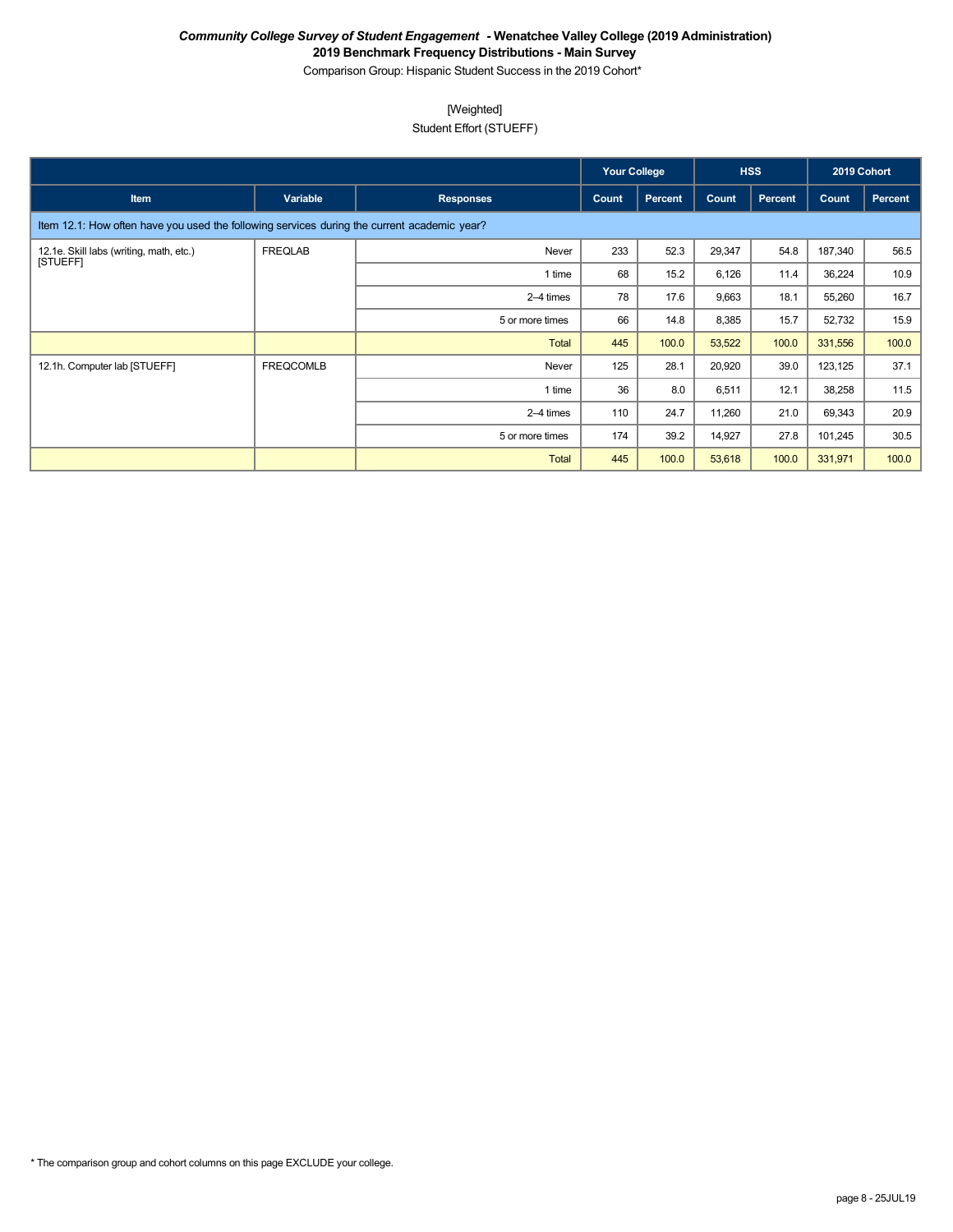Comparison Group: Hispanic Student Success in the 2019 Cohort\*

[Weighted] Academic Challenge (ACCHALL)



\* The comparison group and cohort bars on this page INCLUDE your college.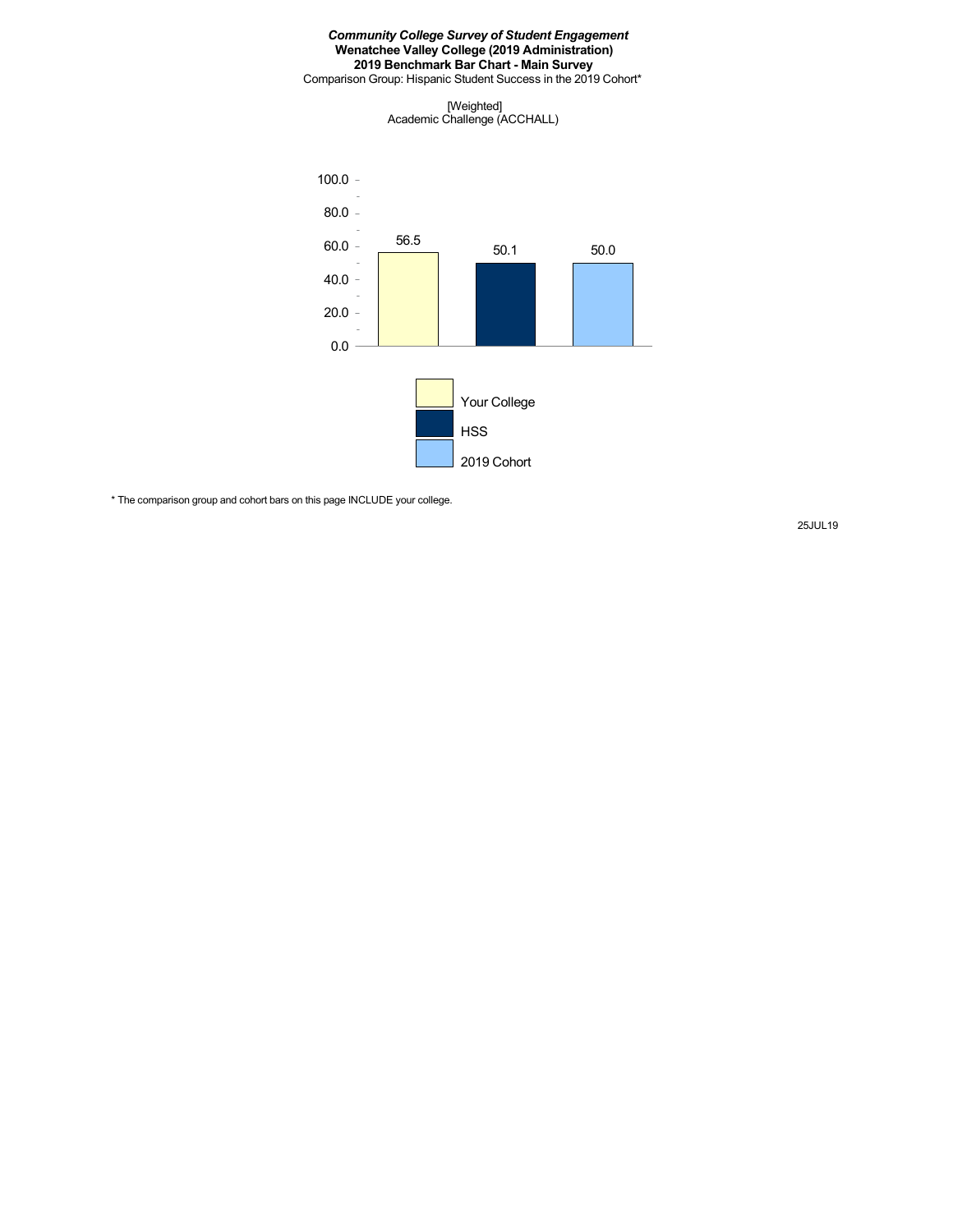Comparison Group: Hispanic Student Success in the 2019 Cohort\*

### [Weighted]

Academic Challenge (ACCHALL)

|                                                                                                                                                                 |                    | Your<br>College |             | <b>HSS</b>              | 2019 Cohort |                         |
|-----------------------------------------------------------------------------------------------------------------------------------------------------------------|--------------------|-----------------|-------------|-------------------------|-------------|-------------------------|
| Item                                                                                                                                                            | Variable           | <b>Mean</b>     | <b>Mean</b> | <b>Effect</b><br>Size** | <b>Mean</b> | <b>Effect</b><br>Size** |
| Item 4: In your experiences at this college during the current academic year, about how often have you done each of the following?                              |                    |                 |             |                         |             |                         |
| 1 = Never, $2$ = Sometimes, $3$ = Often, $4$ = Very often                                                                                                       |                    |                 |             |                         |             |                         |
| 40. Worked harder than you thought you could to meet an instructor's<br>standards or expectations [ACCHALL]                                                     | <b>WORKHARD</b>    | 2.82            | 2.62        | $0.22**$                | 2.63        | $0.21**$                |
| Item 5: During the current academic year, how much has your coursework at this college emphasized the following mental activities?                              |                    |                 |             |                         |             |                         |
| 1 = Very little, $2 =$ Some, $3 =$ Quite a bit, $4 =$ Very much                                                                                                 |                    |                 |             |                         |             |                         |
| 5b. Analyzing the basic elements of an idea, experience, or theory [ACCHALL]                                                                                    | ANALYZE            | 2.97            | 2.95        |                         | 2.93        |                         |
| 5c. Forming a new idea or understanding from various pieces of information<br>[ACCHALL]                                                                         | <b>NEWIDEAS</b>    | 3.03            | 2.92        |                         | 2.89        |                         |
| 5d. Making judgements about the value or soundness of information,<br>arguments, or methods [ACCHALL]                                                           | <b>EVALUATE</b>    | 2.70            | 2.68        |                         | 2.66        |                         |
| 5e. Applying theories or concepts to practical problems or in new situations<br>[ACCHALL]                                                                       | <b>APPLYING</b>    | 2.89            | 2.75        |                         | 2.76        |                         |
| 5f. Using information you have read or heard to perform a new skill [ACCHALL]                                                                                   | <b>PERFORM</b>     | 2.98            | 2.87        |                         | 2.88        |                         |
| Item 6: During the current academic year, how much reading and writing have you done at this college?                                                           |                    |                 |             |                         |             |                         |
| $0 =$ None, 1 = 1–4, 2 = 5–10, 3 = 11–20, 4 = More than 20                                                                                                      |                    |                 |             |                         |             |                         |
| 6a. Number of assigned textbooks, manuals, books, or packets of course<br>readings [ACCHALL]                                                                    | <b>ASSIGREAD</b>   | 2.29            | 1.99        | $0.27**$                | 2.04        | $0.22**$                |
| 6c. Number of written papers or reports of any length [ACCHALL]                                                                                                 | <b>NUMPAPRRPTS</b> | 2.24            | 1.83        | $0.38**$                | 1.82        | $0.38**$                |
| Item 7                                                                                                                                                          |                    |                 |             |                         |             |                         |
| 1 = Extremely easy, $2 = (2)$ , $3 = (3)$ , $4 = (4)$ , $5 = (5)$ , $6 = (6)$ , $7 =$ Extremely challenging                                                     |                    |                 |             |                         |             |                         |
| 7. Mark the response that best represents the extent to which your examinations<br>during the current academic year have challenged you to do your best work at | <b>CHALNGXAM</b>   | 5.09            | 4.86        |                         | 4.89        |                         |
| Item 9: How much does this college emphasize the following?                                                                                                     |                    |                 |             |                         |             |                         |
| 1 = Very little, $2 =$ Some, $3 =$ Quite a bit, $4 =$ Very much                                                                                                 |                    |                 |             |                         |             |                         |
| 9a. Encouraging you to spend significant amounts of time studying [ACCHALL]                                                                                     | <b>ENVSCHOL</b>    | 3.12            | 3.05        |                         | 3.03        |                         |

\* The comparison group and cohort columns on this page EXCLUDE your college.

If a row contains less than 50 respondents (please see Frequency Distribution that follows), interpret the comparison results cautiously.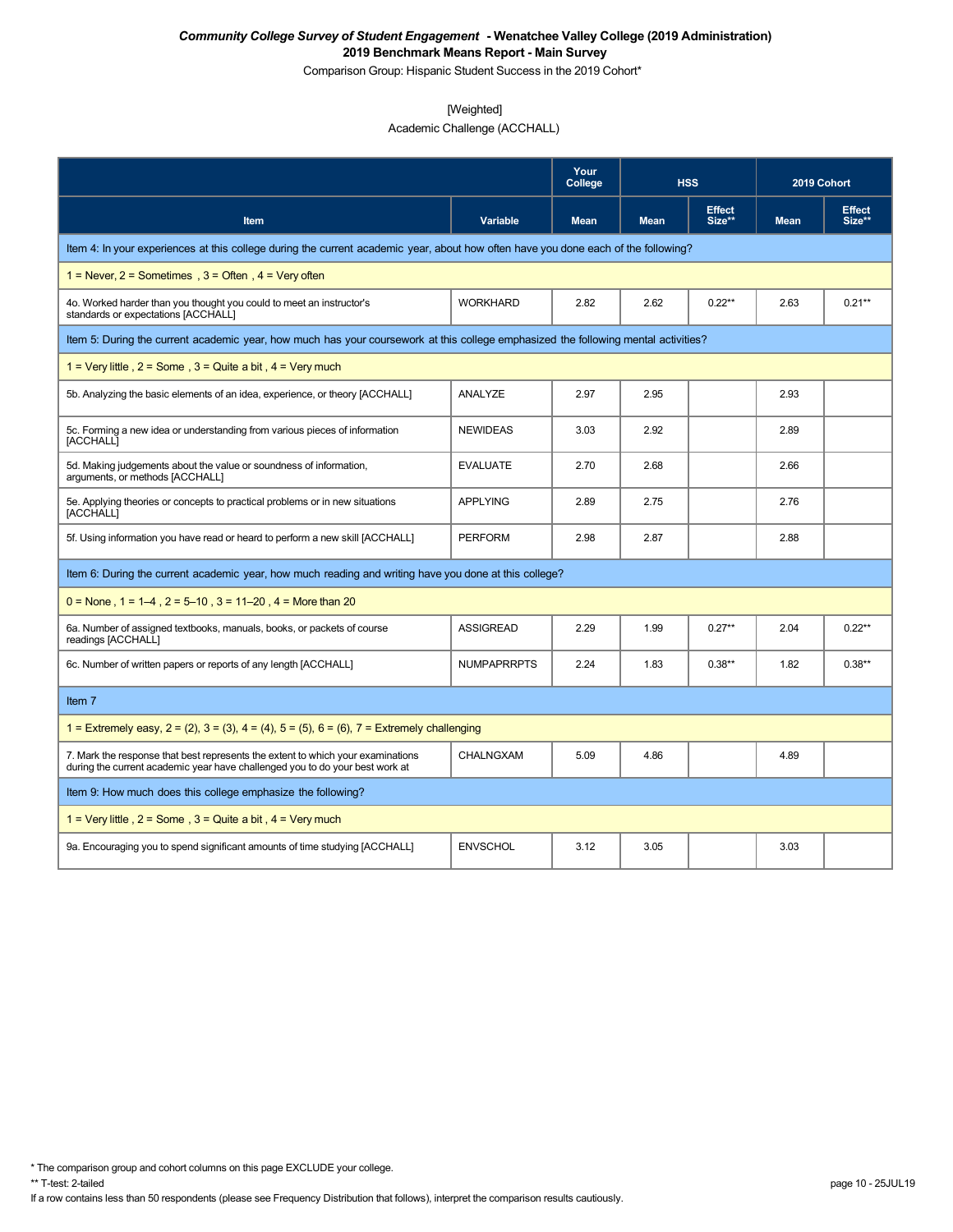Comparison Group: Hispanic Student Success in the 2019 Cohort\*

### [Weighted]

Academic Challenge (ACCHALL)

|                                                                                                          |                  |                                                                                                                                    | <b>Your College</b> |                |        | <b>HSS</b> | 2019 Cohort |                |
|----------------------------------------------------------------------------------------------------------|------------------|------------------------------------------------------------------------------------------------------------------------------------|---------------------|----------------|--------|------------|-------------|----------------|
| Item                                                                                                     | Variable         | <b>Responses</b>                                                                                                                   | Count               | <b>Percent</b> | Count  | Percent    | Count       | <b>Percent</b> |
|                                                                                                          |                  | Item 4: In your experiences at this college during the current academic year, about how often have you done each of the following? |                     |                |        |            |             |                |
| 4o. Worked harder than you thought you                                                                   | <b>WORKHARD</b>  | Never                                                                                                                              | 27                  | 6.0            | 5,673  | 10.1       | 33,504      | 9.7            |
| could to meet an instructor's standards or<br>expectations [ACCHALL]                                     |                  | Sometimes                                                                                                                          | 148                 | 32.2           | 20,230 | 36.2       | 126,222     | 36.5           |
|                                                                                                          |                  | Often                                                                                                                              | 163                 | 35.6           | 19,509 | 34.9       | 120,859     | 34.9           |
|                                                                                                          |                  | Very often                                                                                                                         | 121                 | 26.3           | 10,520 | 18.8       | 65,485      | 18.9           |
|                                                                                                          |                  | Total                                                                                                                              | 459                 | 100.0          | 55,931 | 100.0      | 346,071     | 100.0          |
|                                                                                                          |                  | Item 5: During the current academic year, how much has your coursework at this college emphasized the following mental activities? |                     |                |        |            |             |                |
| 5b. Analyzing the basic elements of an idea,                                                             | ANALYZE          | Very little                                                                                                                        | 22                  | 4.7            | 2,494  | 4.5        | 15,031      | 4.3            |
| experience, or theory [ACCHALL]                                                                          |                  | Some                                                                                                                               | 110                 | 23.7           | 13,818 | 24.7       | 89,015      | 25.7           |
|                                                                                                          |                  | Quite a bit                                                                                                                        | 191                 | 41.0           | 23,795 | 42.5       | 148,952     | 43.0           |
|                                                                                                          |                  | Very much                                                                                                                          | 143                 | 30.6           | 15,910 | 28.4       | 93,275      | 26.9           |
|                                                                                                          |                  | Total                                                                                                                              | 466                 | 100.0          | 56,017 | 100.0      | 346,272     | 100.0          |
| 5c. Forming a new idea or understanding<br>from various pieces of information                            | <b>NEWIDEAS</b>  | Very little                                                                                                                        | 15                  | 3.2            | 3,006  | 5.4        | 17,809      | 5.2            |
| [ACCHALL]                                                                                                |                  | Some                                                                                                                               | 112                 | 24.2           | 14,294 | 25.6       | 93,420      | 27.1           |
|                                                                                                          |                  | Quite a bit                                                                                                                        | 182                 | 39.5           | 22,490 | 40.3       | 141,279     | 41.0           |
|                                                                                                          |                  | Very much                                                                                                                          | 153                 | 33.2           | 15,969 | 28.6       | 92,166      | 26.7           |
|                                                                                                          |                  | Total                                                                                                                              | 461                 | 100.0          | 55,759 | 100.0      | 344,675     | 100.0          |
| 5d. Making judgements about the value or<br>soundness of information, arguments, or<br>methods [ACCHALL] | <b>EVALUATE</b>  | Very little                                                                                                                        | 35                  | 7.5            | 6,350  | 11.4       | 37,795      | 10.9           |
|                                                                                                          |                  | Some                                                                                                                               | 171                 | 36.8           | 17,407 | 31.1       | 113,796     | 32.9           |
|                                                                                                          |                  | Quite a bit                                                                                                                        | 156                 | 33.6           | 19,777 | 35.4       | 121,675     | 35.2           |
|                                                                                                          |                  | Very much                                                                                                                          | 102                 | 22.1           | 12,405 | 22.2       | 72,536      | 21.0           |
|                                                                                                          |                  | <b>Total</b>                                                                                                                       | 464                 | 100.0          | 55,939 | 100.0      | 345,801     | 100.0          |
| 5e. Applying theories or concepts to<br>practical problems or in new situations                          | <b>APPLYING</b>  | Very little                                                                                                                        | 27                  | 5.8            | 5,513  | 9.8        | 30,630      | 8.8            |
| [ACCHALL]                                                                                                |                  | Some                                                                                                                               | 132                 | 28.4           | 16,876 | 30.1       | 105,870     | 30.6           |
|                                                                                                          |                  | Quite a bit                                                                                                                        | 172                 | 37.1           | 19,745 | 35.3       | 124.955     | 36.1           |
|                                                                                                          |                  | Very much                                                                                                                          | 133                 | 28.7           | 13,869 | 24.8       | 84,806      | 24.5           |
|                                                                                                          |                  | <b>Total</b>                                                                                                                       | 464                 | 100.0          | 56,003 | 100.0      | 346,261     | 100.0          |
| 5f. Using information you have read or<br>heard to perform a new skill [ACCHALL]                         | PERFORM          | Very little                                                                                                                        | 33                  | $7.0\,$        | 4,681  | $8.3\,$    | 26,718      | 7.7            |
|                                                                                                          |                  | Some                                                                                                                               | 102                 | 21.8           | 14,712 | 26.2       | 91,921      | 26.5           |
|                                                                                                          |                  | Quite a bit                                                                                                                        | 176                 | 37.6           | 19,791 | 35.2       | 124,627     | 35.9           |
|                                                                                                          |                  | Very much                                                                                                                          | 157                 | 33.6           | 17,018 | 30.3       | 104,120     | 30.0           |
|                                                                                                          |                  | Total                                                                                                                              | 467                 | 100.0          | 56,202 | 100.0      | 347,386     | 100.0          |
| Item 6: During the current academic year, how much reading and writing have you done at this college?    |                  |                                                                                                                                    |                     |                |        |            |             |                |
| 6a. Number of assigned textbooks, manuals,                                                               | <b>ASSIGREAD</b> | None                                                                                                                               | 4                   | 0.9            | 1,714  | 3.1        | 9,133       | 2.7            |
| books, or packets of course readings<br>[ACCHALL]                                                        |                  | $1 - 4$                                                                                                                            | 117                 | 25.4           | 21,226 | 38.4       | 125,161     | 36.6           |
|                                                                                                          |                  | $5 - 10$                                                                                                                           | 165                 | 35.8           | 15,812 | 28.6       | 100,181     | 29.3           |
|                                                                                                          |                  | $11 - 20$                                                                                                                          | 91                  | 19.8           | 9,151  | 16.5       | 57,062      | 16.7           |
|                                                                                                          |                  | More than 20                                                                                                                       | 83                  | 18.1           | 7,423  | 13.4       | 50,479      | 14.8           |
|                                                                                                          |                  | Total                                                                                                                              | 461                 | 100.0          | 55,327 | 100.0      | 342,017     | 100.0          |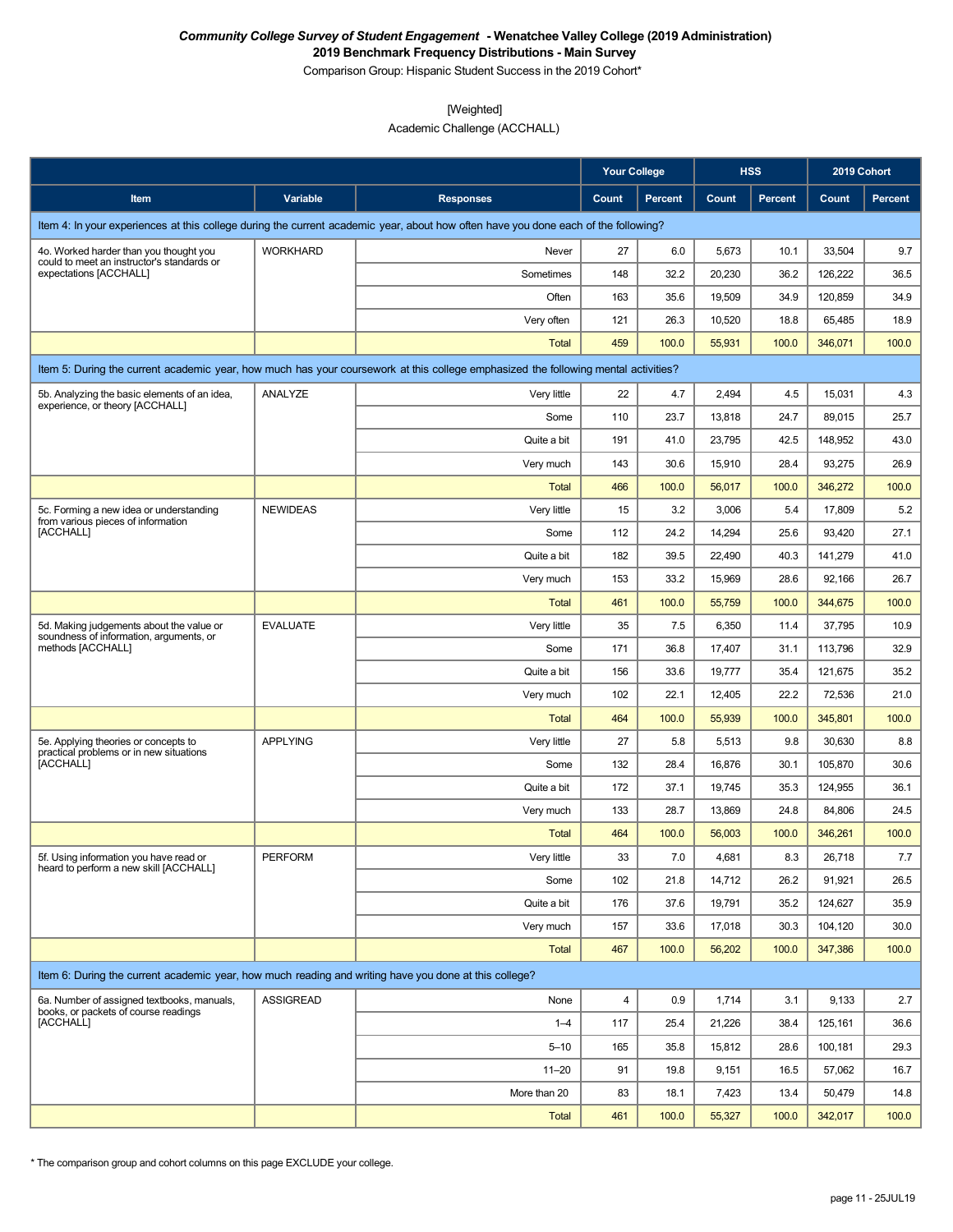Comparison Group: Hispanic Student Success in the 2019 Cohort\*

## [Weighted]

Academic Challenge (ACCHALL)

|                                                                                                       |                    |                       | <b>Your College</b> |         |        | <b>HSS</b>     | 2019 Cohort |         |
|-------------------------------------------------------------------------------------------------------|--------------------|-----------------------|---------------------|---------|--------|----------------|-------------|---------|
| <b>Item</b>                                                                                           | <b>Variable</b>    | <b>Responses</b>      | Count               | Percent | Count  | <b>Percent</b> | Count       | Percent |
| Item 6: During the current academic year, how much reading and writing have you done at this college? |                    |                       |                     |         |        |                |             |         |
| 6c. Number of written papers or reports of<br>any length [ACCHALL]                                    | <b>NUMPAPRRPTS</b> | None                  | 34                  | 7.4     | 5,441  | 9.8            | 35,850      | 10.4    |
|                                                                                                       |                    | $1 - 4$               | 104                 | 22.5    | 17,980 | 32.4           | 109,533     | 31.9    |
|                                                                                                       |                    | $5 - 10$              | 124                 | 26.7    | 17,872 | 32.2           | 108,568     | 31.6    |
|                                                                                                       |                    | $11 - 20$             | 118                 | 25.5    | 9,264  | 16.7           | 58,145      | 16.9    |
|                                                                                                       |                    | More than 20          | 83                  | 17.9    | 4,974  | 9.0            | 31,235      | 9.1     |
|                                                                                                       |                    | Total                 | 464                 | 100.0   | 55,532 | 100.0          | 343,332     | 100.0   |
| Item 7                                                                                                |                    |                       |                     |         |        |                |             |         |
| 7. Mark the response that best represents<br>the extent to which your examinations during             | CHALNGXAM          | Extremely easy        | $\overline{2}$      | 0.5     | 546    | 1.0            | 3.074       | 0.9     |
| the current academic year have challenged                                                             |                    | (2)                   | 8                   | 1.7     | 1,073  | 2.0            | 6,868       | 2.1     |
| you to do your best work at this college<br>[ACCHALL]                                                 |                    | (3)                   | 23                  | 5.1     | 3,651  | 6.9            | 21.983      | 6.7     |
|                                                                                                       |                    | (4)                   | 94                  | 21.0    | 14,616 | 27.6           | 86,072      | 26.3    |
|                                                                                                       |                    | (5)                   | 159                 | 35.6    | 17,816 | 33.7           | 112,149     | 34.3    |
|                                                                                                       |                    | (6)                   | 111                 | 24.9    | 10,394 | 19.6           | 66,038      | 20.2    |
|                                                                                                       |                    | Extremely challenging | 50                  | 11.2    | 4,809  | 9.1            | 30,493      | 9.3     |
|                                                                                                       |                    | Total                 | 447                 | 100.0   | 52.906 | 100.0          | 326,678     | 100.0   |
| Item 9: How much does this college emphasize the following?                                           |                    |                       |                     |         |        |                |             |         |
| 9a. Encouraging you to spend significant<br>amounts of time studying [ACCHALL]                        | <b>ENVSCHOL</b>    | Very little           | 16                  | 3.4     | 2,272  | 4.1            | 13,331      | 3.9     |
|                                                                                                       |                    | Some                  | 83                  | 17.8    | 11,479 | 20.6           | 73,688      | 21.4    |
|                                                                                                       |                    | Quite a bit           | 196                 | 42.3    | 23,302 | 41.8           | 145,494     | 42.2    |
|                                                                                                       |                    | Very much             | 169                 | 36.5    | 18,664 | 33.5           | 111.874     | 32.5    |
|                                                                                                       |                    | <b>Total</b>          | 463                 | 100.0   | 55,718 | 100.0          | 344,387     | 100.0   |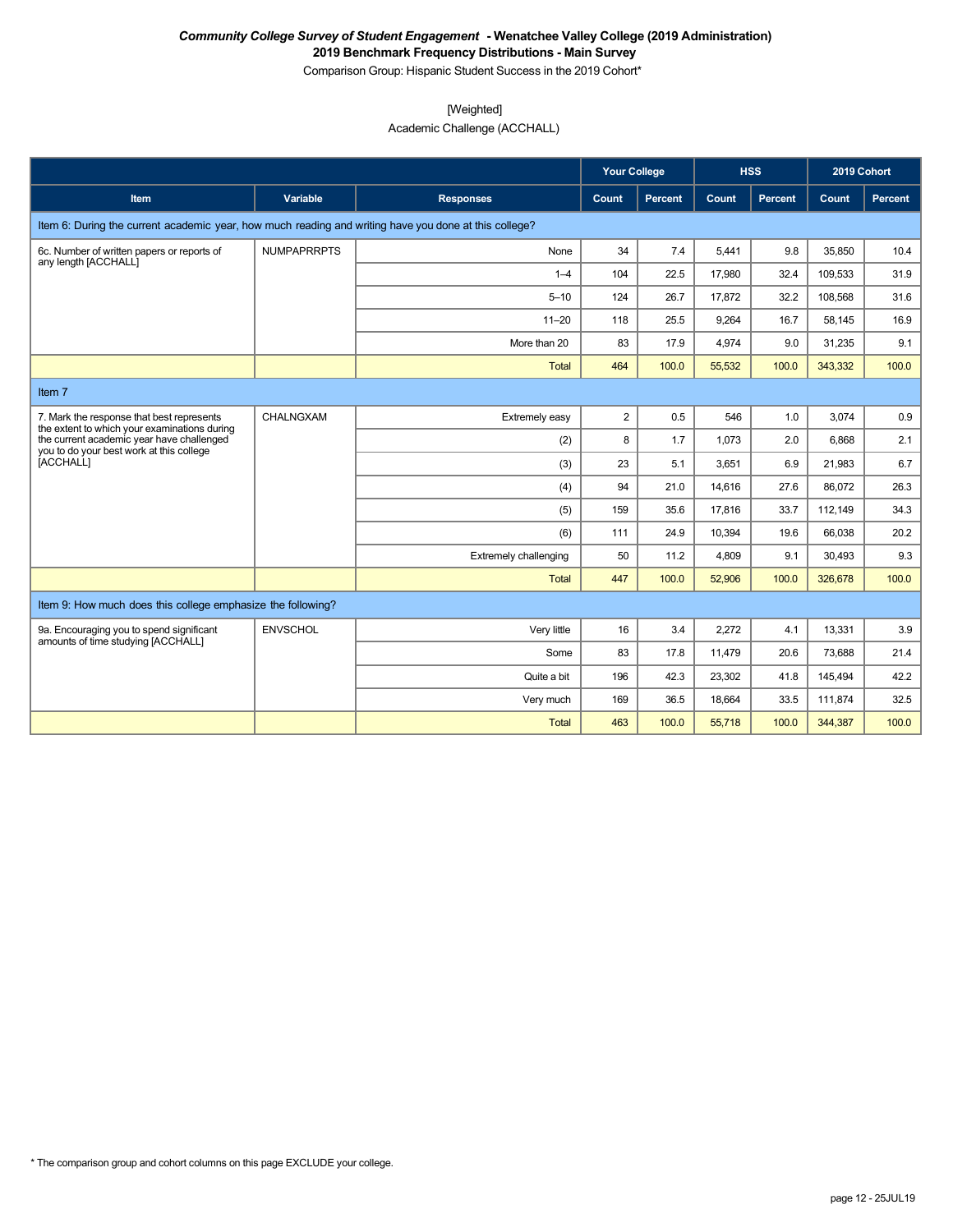Comparison Group: Hispanic Student Success in the 2019 Cohort\*

[Weighted] Student-Faculty Interaction (STUFAC)



\* The comparison group and cohort bars on this page INCLUDE your college.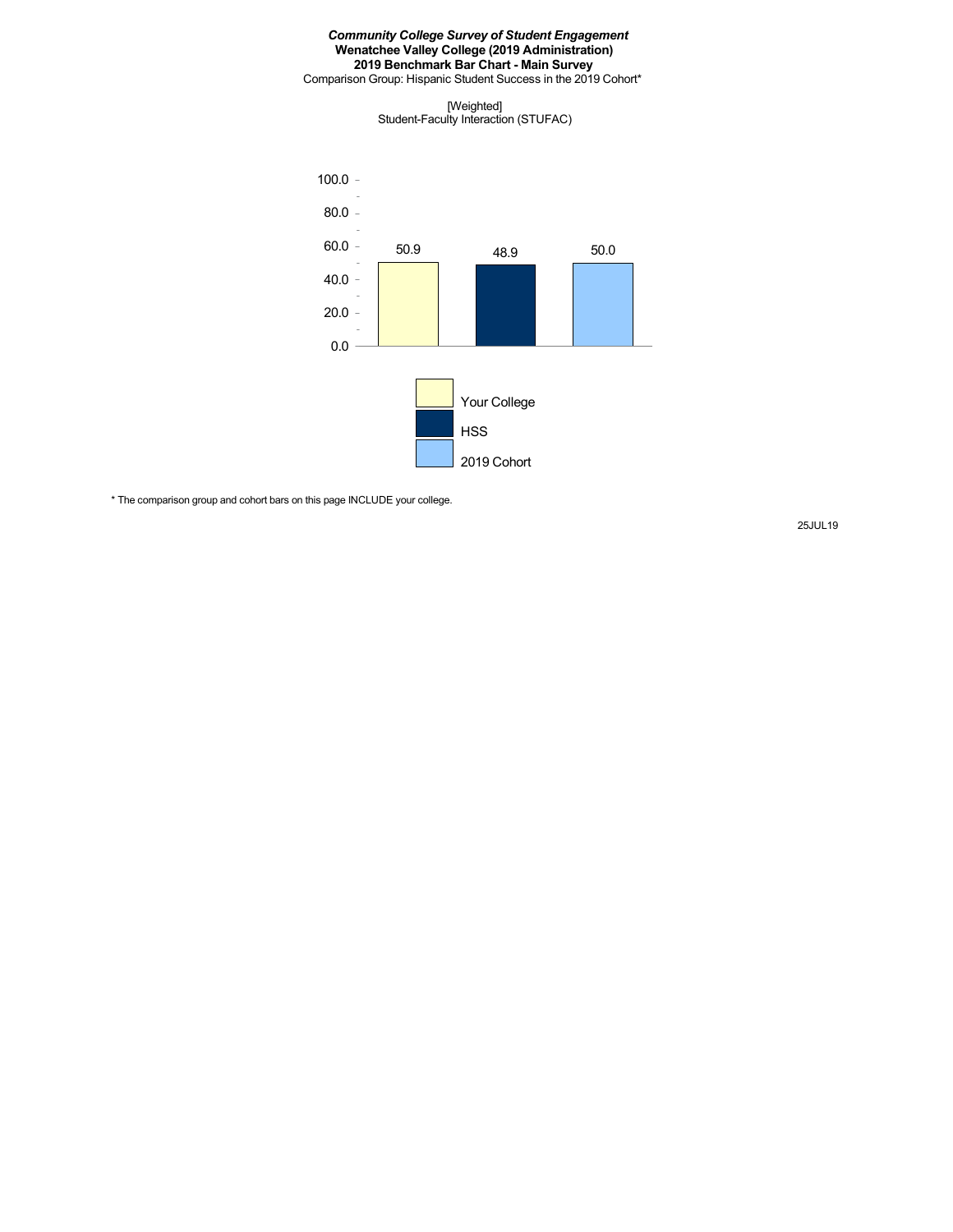Comparison Group: Hispanic Student Success in the 2019 Cohort\*

### [Weighted]

## Student-Faculty Interaction (STUFAC)

|                                                                                                                                    |                 | Your<br>College | <b>HSS</b>  |                         | 2019 Cohort |                         |  |  |  |
|------------------------------------------------------------------------------------------------------------------------------------|-----------------|-----------------|-------------|-------------------------|-------------|-------------------------|--|--|--|
| <b>Item</b>                                                                                                                        | Variable        | Mean            | <b>Mean</b> | <b>Effect</b><br>Size** | <b>Mean</b> | <b>Effect</b><br>Size** |  |  |  |
| Item 4: In your experiences at this college during the current academic year, about how often have you done each of the following? |                 |                 |             |                         |             |                         |  |  |  |
| 1 = Never, $2$ = Sometimes, $3$ = Often, $4$ = Very often                                                                          |                 |                 |             |                         |             |                         |  |  |  |
| 4. Used e-mail to communicate with an instructor [STUFAC]                                                                          | <b>EMAIL</b>    | 2.95            | 2.93        |                         | 2.99        |                         |  |  |  |
| 4k. Discussed grades or assignments with an instructor [STUFAC]                                                                    | <b>FACGRADE</b> | 2.65            | 2.61        |                         | 2.65        |                         |  |  |  |
| 4. Talked about career plans with an instructor or advisor [STUFAC]                                                                | <b>FACPLANS</b> | 2.34            | 2.20        |                         | 2.24        |                         |  |  |  |
| 4m. Discussed ideas from your readings or classes with instructors outside of<br>class [STUFAC]                                    | <b>FACIDEAS</b> | 1.88            | 1.79        |                         | 1.83        |                         |  |  |  |
| 4n. Received prompt feedback (written or oral) from instructors on your<br>performance [STUFAC]                                    | <b>FACFEED</b>  | 2.80            | 2.75        |                         | 2.80        |                         |  |  |  |
| 4p. Worked with instructors on activities other than coursework [STUFAC]                                                           | <b>FACOTH</b>   | 1.55            | 1.48        |                         | 1.51        |                         |  |  |  |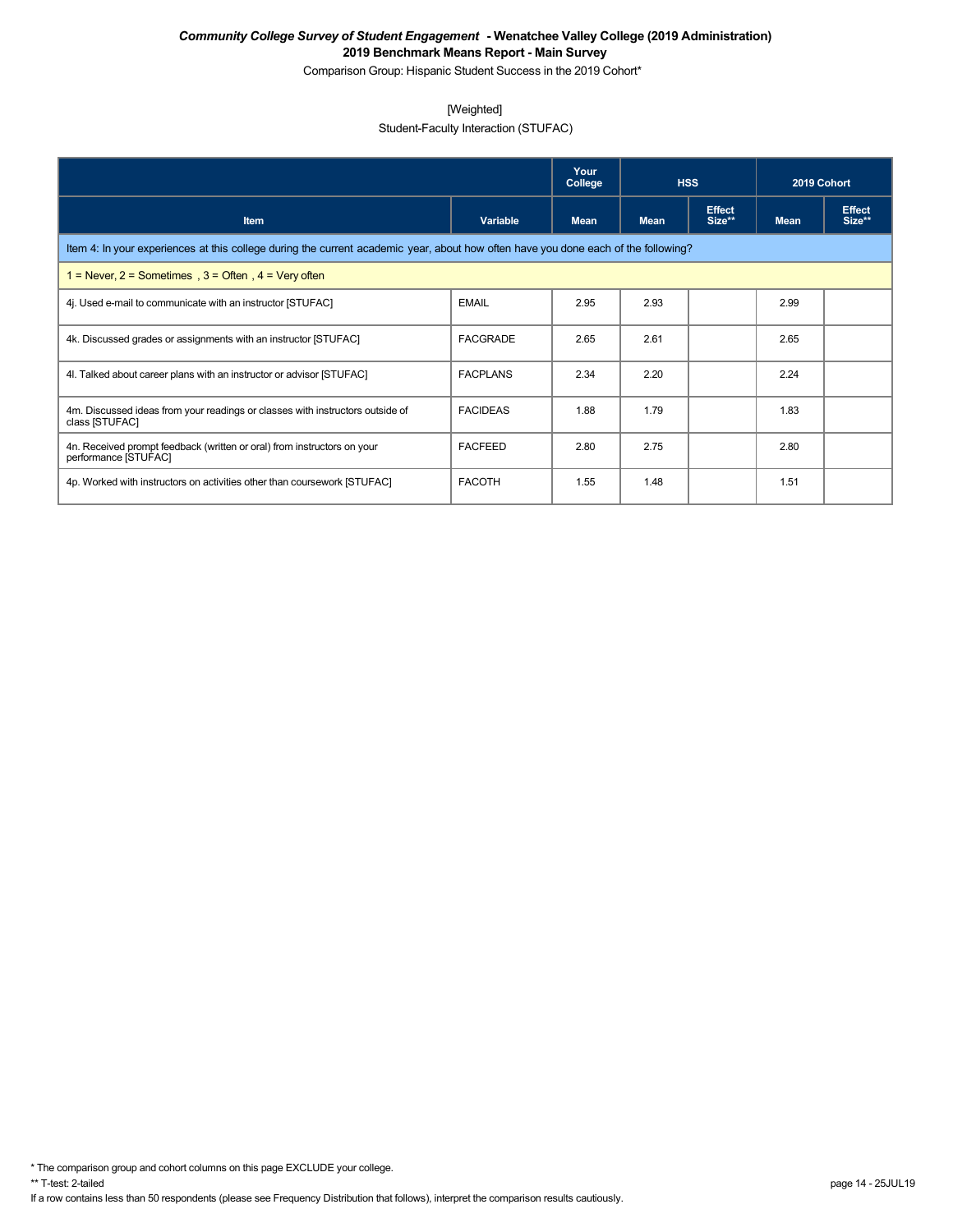Comparison Group: Hispanic Student Success in the 2019 Cohort\*

[Weighted]

Student-Faculty Interaction (STUFAC)

|                                                                                        |                 |                                                                                                                                    | <b>Your College</b> |         |        | <b>HSS</b> | 2019 Cohort |                |
|----------------------------------------------------------------------------------------|-----------------|------------------------------------------------------------------------------------------------------------------------------------|---------------------|---------|--------|------------|-------------|----------------|
| Item                                                                                   | Variable        | <b>Responses</b>                                                                                                                   | Count               | Percent | Count  | Percent    | Count       | <b>Percent</b> |
|                                                                                        |                 | Item 4: In your experiences at this college during the current academic year, about how often have you done each of the following? |                     |         |        |            |             |                |
| 4j. Used e-mail to communicate with an                                                 | <b>EMAIL</b>    | Never                                                                                                                              | 16                  | 3.5     | 3,405  | 6.1        | 18,283      | 5.3            |
| instructor [STUFAC]                                                                    |                 | Sometimes                                                                                                                          | 132                 | 28.6    | 16,224 | 29.0       | 93,395      | 27.0           |
|                                                                                        |                 | Often                                                                                                                              | 170                 | 36.8    | 17,048 | 30.5       | 108,614     | 31.5           |
|                                                                                        |                 | Very often                                                                                                                         | 144                 | 31.1    | 19,181 | 34.3       | 125,026     | 36.2           |
|                                                                                        |                 | <b>Total</b>                                                                                                                       | 462                 | 100.0   | 55,859 | 100.0      | 345,318     | 100.0          |
| 4k. Discussed grades or assignments with<br>an instructor [STUFAC]                     | <b>FACGRADE</b> | Never                                                                                                                              | 28                  | 6.0     | 5,837  | 10.4       | 31,135      | 9.0            |
|                                                                                        |                 | Sometimes                                                                                                                          | 201                 | 43.2    | 21,828 | 38.9       | 133,015     | 38.4           |
|                                                                                        |                 | Often                                                                                                                              | 145                 | 31.1    | 16,888 | 30.1       | 108,057     | 31.2           |
|                                                                                        |                 | Very often                                                                                                                         | 92                  | 19.7    | 11,522 | 20.5       | 74,284      | 21.4           |
|                                                                                        |                 | <b>Total</b>                                                                                                                       | 466                 | 100.0   | 56,075 | 100.0      | 346,491     | 100.0          |
| 4I. Talked about career plans with an<br>instructor or advisor [STUFAC]                | <b>FACPLANS</b> | Never                                                                                                                              | 87                  | 19.1    | 13,969 | 25.0       | 80,885      | 23.4           |
|                                                                                        |                 | Sometimes                                                                                                                          | 194                 | 42.4    | 23,620 | 42.3       | 144,818     | 42.0           |
|                                                                                        |                 | Often                                                                                                                              | 112                 | 24.3    | 11,510 | 20.6       | 75,375      | 21.8           |
|                                                                                        |                 | Very often                                                                                                                         | 65                  | 14.2    | 6,746  | 12.1       | 44,057      | 12.8           |
|                                                                                        |                 | Total                                                                                                                              | 458                 | 100.0   | 55,845 | 100.0      | 345,135     | 100.0          |
| 4m. Discussed ideas from your readings or<br>classes with instructors outside of class | <b>FACIDEAS</b> | Never                                                                                                                              | 183                 | 39.6    | 25,972 | 46.7       | 151,071     | 43.9           |
| [STUFAC]                                                                               |                 | Sometimes                                                                                                                          | 179                 | 38.8    | 19,106 | 34.3       | 124,616     | 36.2           |
|                                                                                        |                 | Often                                                                                                                              | 72                  | 15.5    | 7,056  | 12.7       | 45,838      | 13.3           |
|                                                                                        |                 | Very often                                                                                                                         | 28                  | 6.1     | 3,531  | 6.3        | 22,610      | 6.6            |
|                                                                                        |                 | <b>Total</b>                                                                                                                       | 462                 | 100.0   | 55,665 | 100.0      | 344,135     | 100.0          |
| 4n. Received prompt feedback (written or<br>oral) from instructors on your performance | <b>FACFEED</b>  | Never                                                                                                                              | 24                  | 5.2     | 4,413  | 7.9        | 22,952      | 6.6            |
| [STUFAC]                                                                               |                 | Sometimes                                                                                                                          | 150                 | 32.6    | 17,750 | 31.8       | 105,378     | 30.5           |
|                                                                                        |                 | Often                                                                                                                              | 182                 | 39.5    | 20,996 | 37.6       | 135,333     | 39.2           |
|                                                                                        |                 | Very often                                                                                                                         | 105                 | 22.7    | 12,654 | 22.7       | 81,585      | 23.6           |
|                                                                                        |                 | <b>Total</b>                                                                                                                       | 461                 | 100.0   | 55,814 | 100.0      | 345,248     | 100.0          |
| 4p. Worked with instructors on activities<br>other than coursework [STUFAC]            | <b>FACOTH</b>   | Never                                                                                                                              | 294                 | 63.5    | 37,321 | 67.5       | 222,824     | 65.1           |
|                                                                                        |                 | Sometimes                                                                                                                          | 101                 | 21.8    | 11,577 | 20.9       | 77,668      | 22.7           |
|                                                                                        |                 | Often                                                                                                                              | 51                  | 11.0    | 4,410  | 8.0        | 28,925      | 8.4            |
|                                                                                        |                 | Very often                                                                                                                         | 17                  | 3.6     | 1,969  | 3.6        | 13,020      | 3.8            |
|                                                                                        |                 | <b>Total</b>                                                                                                                       | 462                 | 100.0   | 55,277 | 100.0      | 342,438     | 100.0          |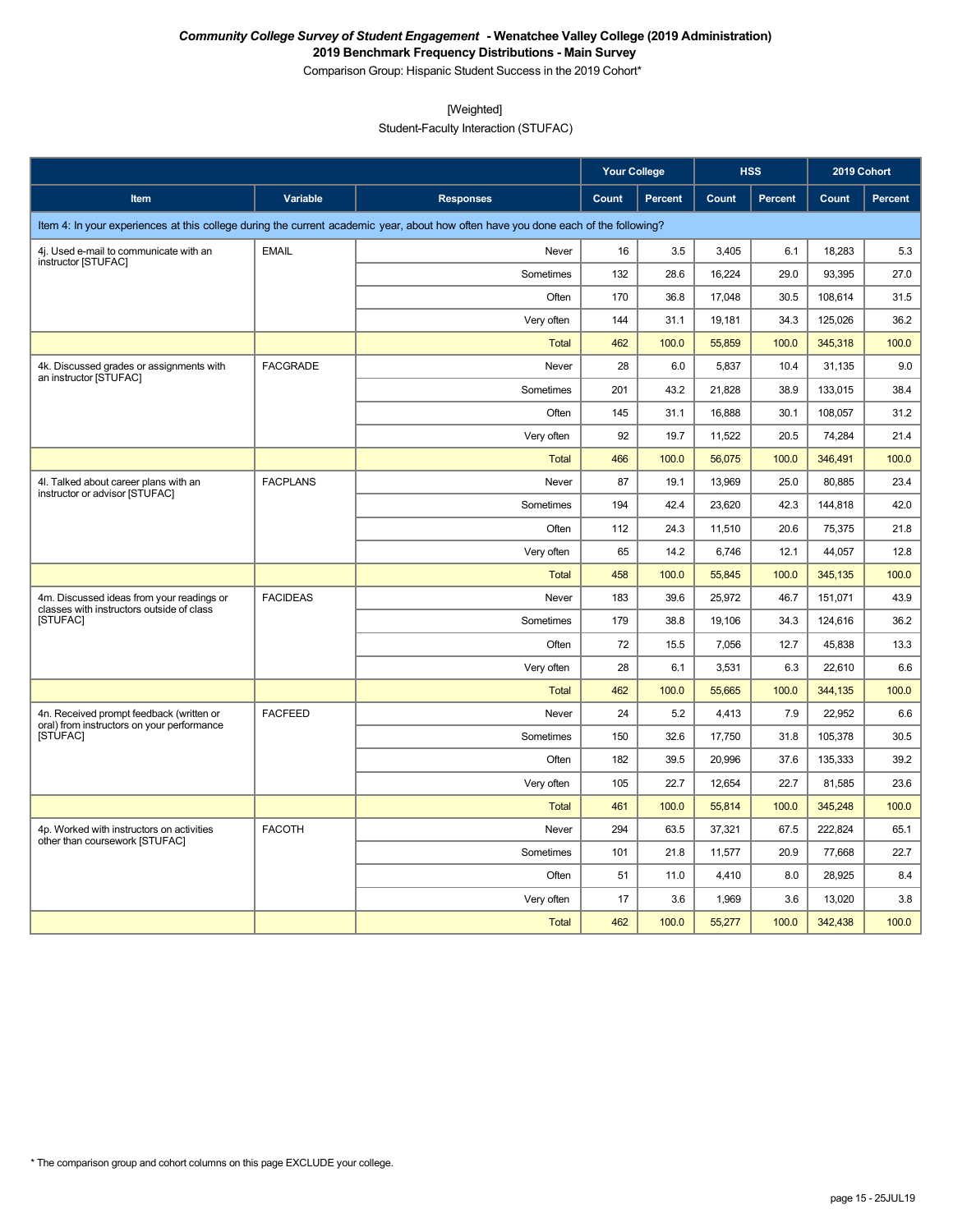Comparison Group: Hispanic Student Success in the 2019 Cohort\*

[Weighted] Support for Learners (SUPPORT)



\* The comparison group and cohort bars on this page INCLUDE your college.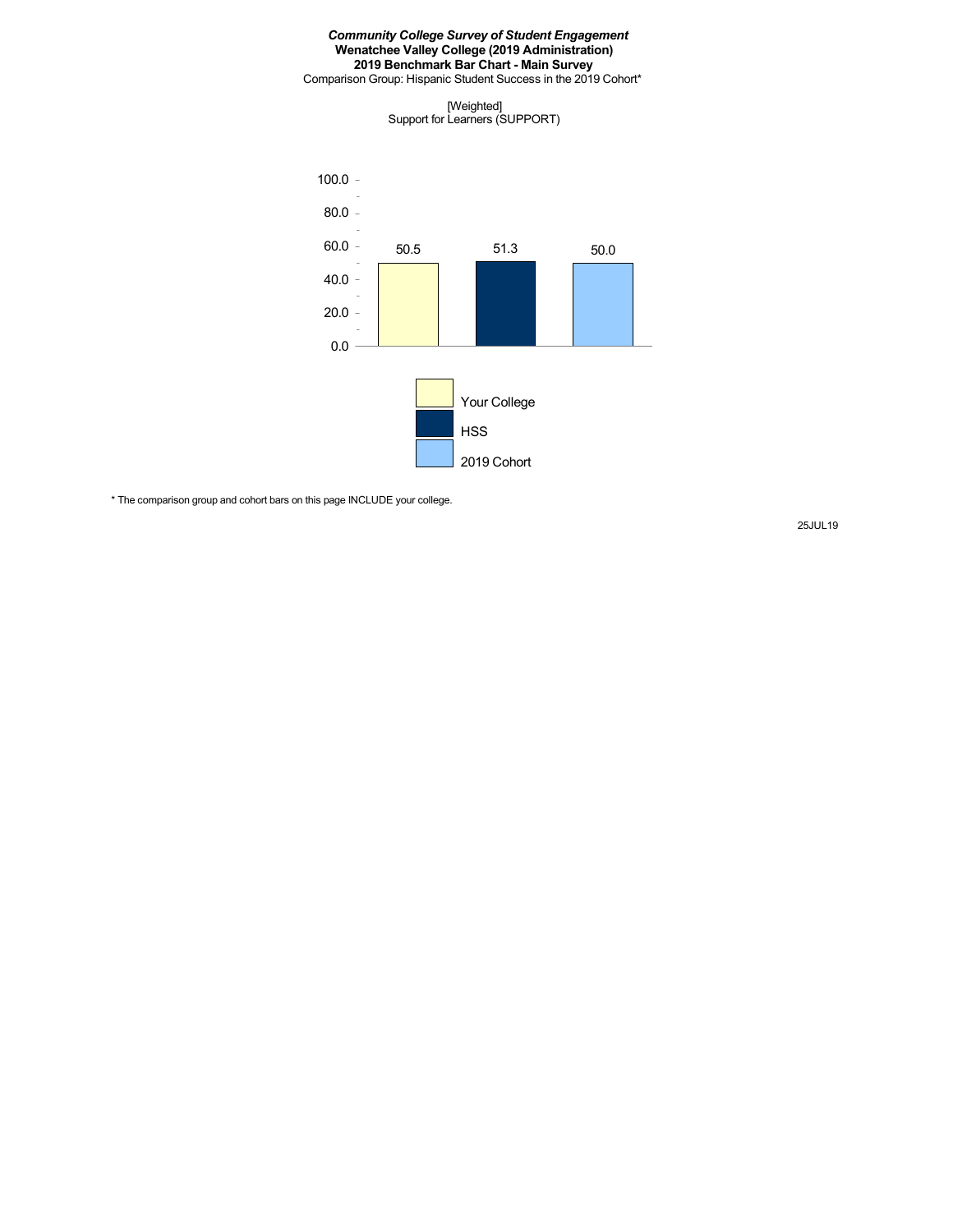Comparison Group: Hispanic Student Success in the 2019 Cohort\*

## [Weighted]

Support for Learners (SUPPORT)

|                                                                                                                       |                  | Your<br>College | <b>HSS</b>  |                         | 2019 Cohort |                         |
|-----------------------------------------------------------------------------------------------------------------------|------------------|-----------------|-------------|-------------------------|-------------|-------------------------|
| Item                                                                                                                  | Variable         | <b>Mean</b>     | <b>Mean</b> | <b>Effect</b><br>Size** | <b>Mean</b> | <b>Effect</b><br>Size** |
| Item 9: How much does this college emphasize the following?                                                           |                  |                 |             |                         |             |                         |
| 1 = Very little, $2 =$ Some, $3 =$ Quite a bit, $4 =$ Very much                                                       |                  |                 |             |                         |             |                         |
| 9b. Providing the support you need to help you succeed at this college<br><b>ISUPPORTI</b>                            | <b>ENVSUPRT</b>  | 3.09            | 3.07        |                         | 3.07        |                         |
| 9c. Encouraging contact among students from different economic, social, and<br>racial or ethnic backgrounds [SUPPORT] | <b>ENVDIVRS</b>  | 2.80            | 2.72        |                         | 2.67        |                         |
| 9d. Helping you cope with your non-academic responsibilities (work, family, etc.)<br><b>ISUPPORTI</b>                 | <b>ENVNACAD</b>  | 2.06            | 2.08        |                         | 2.06        |                         |
| 9e. Providing the support you need to thrive socially [SUPPORT]                                                       | <b>ENVSOCAL</b>  | 2.22            | 2.29        |                         | 2.26        |                         |
| 9f. Providing the financial support you need to afford your education<br><b>ISUPPORTI</b>                             | <b>FINSUPP</b>   | 2.65            | 2.56        |                         | 2.58        |                         |
| Item 12.1: How often have you used the following services during the current academic year?                           |                  |                 |             |                         |             |                         |
| $0 =$ Never, 1 = 1 time, 2 = 2–4 times, 3 = 5 or more times                                                           |                  |                 |             |                         |             |                         |
| 12.1a. Academic advising/planning [SUPPORT]                                                                           | <b>FREQACAD</b>  | 1.54            | 1.57        |                         | 1.58        |                         |
| 12.1b. Career counseling [SUPPORT]                                                                                    | <b>FREQCACOU</b> | 0.55            | 0.73        |                         | 0.61        |                         |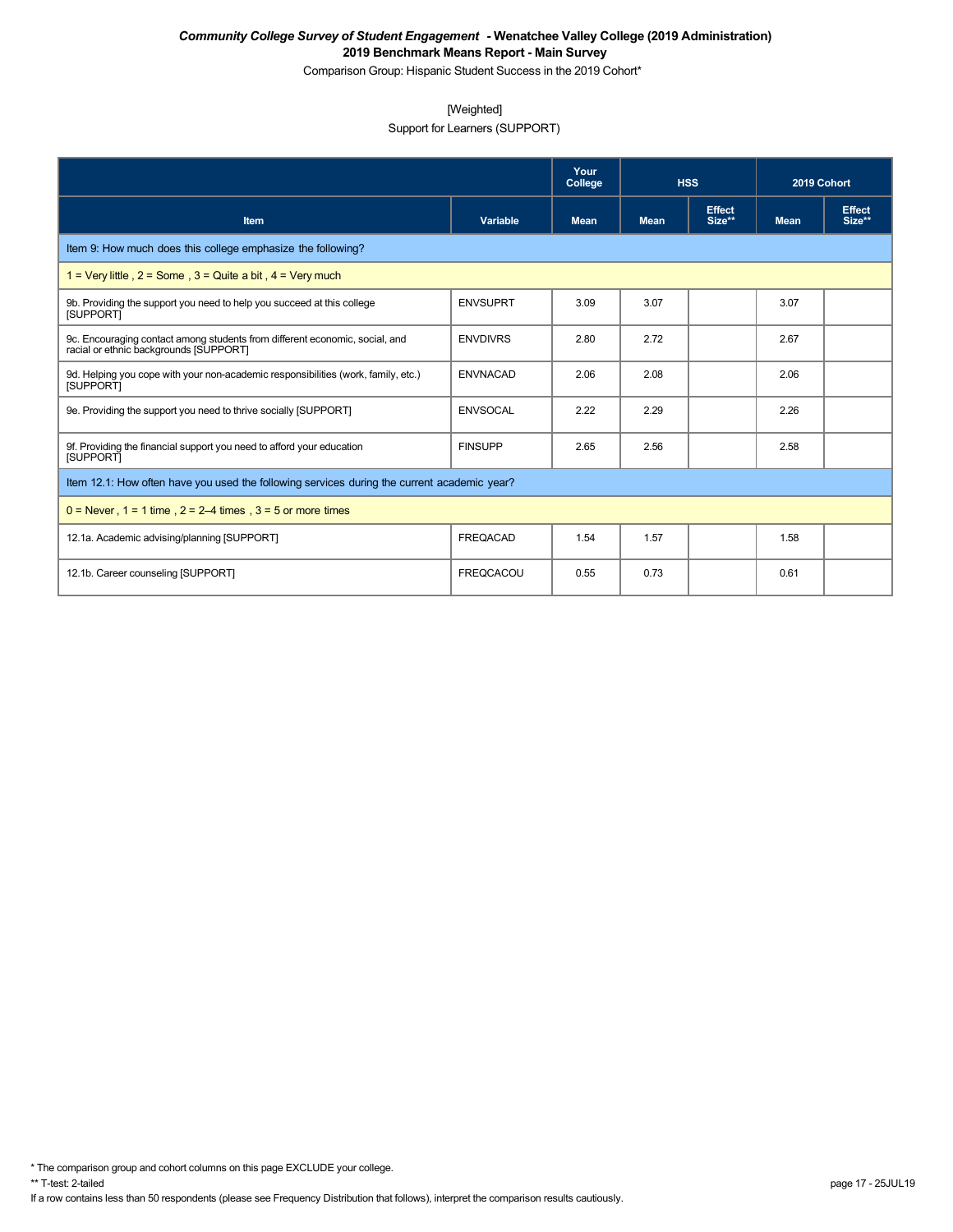Comparison Group: Hispanic Student Success in the 2019 Cohort\*

[Weighted]

Support for Learners (SUPPORT)

|                                                                                             |                 |                  |        | <b>Your College</b> |        | <b>HSS</b> |         | 2019 Cohort |  |
|---------------------------------------------------------------------------------------------|-----------------|------------------|--------|---------------------|--------|------------|---------|-------------|--|
| Item                                                                                        | <b>Variable</b> | <b>Responses</b> | Count  | <b>Percent</b>      | Count  | Percent    | Count   | Percent     |  |
| Item 9: How much does this college emphasize the following?                                 |                 |                  |        |                     |        |            |         |             |  |
| 9b. Providing the support you need to help                                                  | <b>ENVSUPRT</b> | Very little      | 19     | 4.1                 | 2,454  | 4.4        | 14,307  | 4.2         |  |
| you succeed at this college [SUPPORT]                                                       |                 | Some             | 83     | 18.1                | 11,478 | 20.7       | 69,408  | 20.2        |  |
|                                                                                             |                 | Quite a bit      | 197    | 42.9                | 21,632 | 38.9       | 138,428 | 40.3        |  |
|                                                                                             |                 | Very much        | 161    | 35.0                | 20,000 | 36.0       | 121,383 | 35.3        |  |
|                                                                                             |                 | <b>Total</b>     | 459    | 100.0               | 55,563 | 100.0      | 343,525 | 100.0       |  |
| 9c. Encouraging contact among students<br>from different economic, social, and racial or    | <b>ENVDIVRS</b> | Very little      | 52     | 11.3                | 7,573  | 13.7       | 49,320  | 14.4        |  |
| ethnic backgrounds [SUPPORT]                                                                |                 | Some             | 117    | 25.1                | 15,364 | 27.7       | 100,719 | 29.4        |  |
|                                                                                             |                 | Quite a bit      | 166    | 35.8                | 17,408 | 31.4       | 107,538 | 31.4        |  |
|                                                                                             |                 | Very much        | 129    | 27.8                | 15,123 | 27.3       | 85,107  | 24.8        |  |
|                                                                                             |                 | <b>Total</b>     | 464    | 100.0               | 55,467 | 100.0      | 342,683 | 100.0       |  |
| 9d. Helping you cope with your<br>non-academic responsibilities (work, family,              | <b>ENVNACAD</b> | Very little      | 161    | 34.8                | 19,789 | 35.8       | 121,348 | 35.5        |  |
| etc.) [SUPPORT]                                                                             |                 | Some             | 164    | 35.5                | 17,959 | 32.5       | 115,990 | 33.9        |  |
|                                                                                             |                 | Quite a bit      | 87     | 18.8                | 10,880 | 19.7       | 66,128  | 19.3        |  |
|                                                                                             |                 | Very much        | 50     | 10.9                | 6,685  | 12.1       | 38,620  | 11.3        |  |
|                                                                                             |                 | <b>Total</b>     | 463    | 100.0               | 55,313 | 100.0      | 342,085 | 100.0       |  |
| 9e. Providing the support you need to thrive<br>socially [SUPPORT]                          | <b>ENVSOCAL</b> | Very little      | 114    | 24.7                | 13,590 | 24.5       | 84,764  | 24.8        |  |
|                                                                                             |                 | Some             | 183    | 39.6                | 20,022 | 36.1       | 128,238 | 37.5        |  |
|                                                                                             |                 | Quite a bit      | 112    | 24.2                | 13,751 | 24.8       | 83,494  | 24.4        |  |
|                                                                                             |                 | Very much        | 53     | 11.5                | 8,024  | 14.5       | 45,726  | 13.4        |  |
|                                                                                             |                 | <b>Total</b>     | 461    | 100.0               | 55,387 | 100.0      | 342,222 | 100.0       |  |
| 9f. Providing the financial support you need<br>to afford your education [SUPPORT]          | <b>FINSUPP</b>  | Very little      | 92     | 20.0                | 12,787 | 23.1       | 72,624  | 21.2        |  |
|                                                                                             |                 | Some             | 105    | 22.8                | 13,743 | 24.8       | 89,945  | 26.3        |  |
|                                                                                             |                 | Quite a bit      | 136    | 29.6                | 13,630 | 24.6       | 89,694  | 26.2        |  |
|                                                                                             |                 | Very much        | 126    | 27.5                | 15,218 | 27.5       | 90,032  | 26.3        |  |
|                                                                                             |                 | <b>Total</b>     | 460    | 100.0               | 55,378 | 100.0      | 342,296 | 100.0       |  |
| Item 12.1: How often have you used the following services during the current academic year? |                 |                  |        |                     |        |            |         |             |  |
| 12.1a. Academic advising/planning<br>[SUPPORT]                                              | FREQACAD        | Never            | $73\,$ | 16.1                | 8,602  | 15.8       | 53,602  | 15.9        |  |
|                                                                                             |                 | 1 time           | 119    | 26.3                | 13,526 | 24.8       | 80,877  | 24.0        |  |
|                                                                                             |                 | 2-4 times        | 204    | 45.1                | 24,880 | 45.7       | 157,014 | 46.6        |  |
|                                                                                             |                 | 5 or more times  | 57     | 12.5                | 7,427  | 13.6       | 45,145  | 13.4        |  |
|                                                                                             |                 | Total            | 453    | 100.0               | 54,435 | 100.0      | 336,639 | 100.0       |  |
| 12.1b. Career counseling [SUPPORT]                                                          | FREQCACOU       | Never            | 301    | 66.9                | 30,547 | 56.4       | 210,437 | 62.8        |  |
|                                                                                             |                 | 1 time           | 70     | 15.5                | 10,533 | 19.5       | 58,993  | 17.6        |  |
|                                                                                             |                 | 2-4 times        | 60     | 13.3                | 10,373 | 19.2       | 52,425  | 15.7        |  |
|                                                                                             |                 | 5 or more times  | 19     | 4.3                 | 2,661  | 4.9        | 13,038  | 3.9         |  |
|                                                                                             |                 | <b>Total</b>     | 449    | 100.0               | 54,115 | 100.0      | 334,893 | 100.0       |  |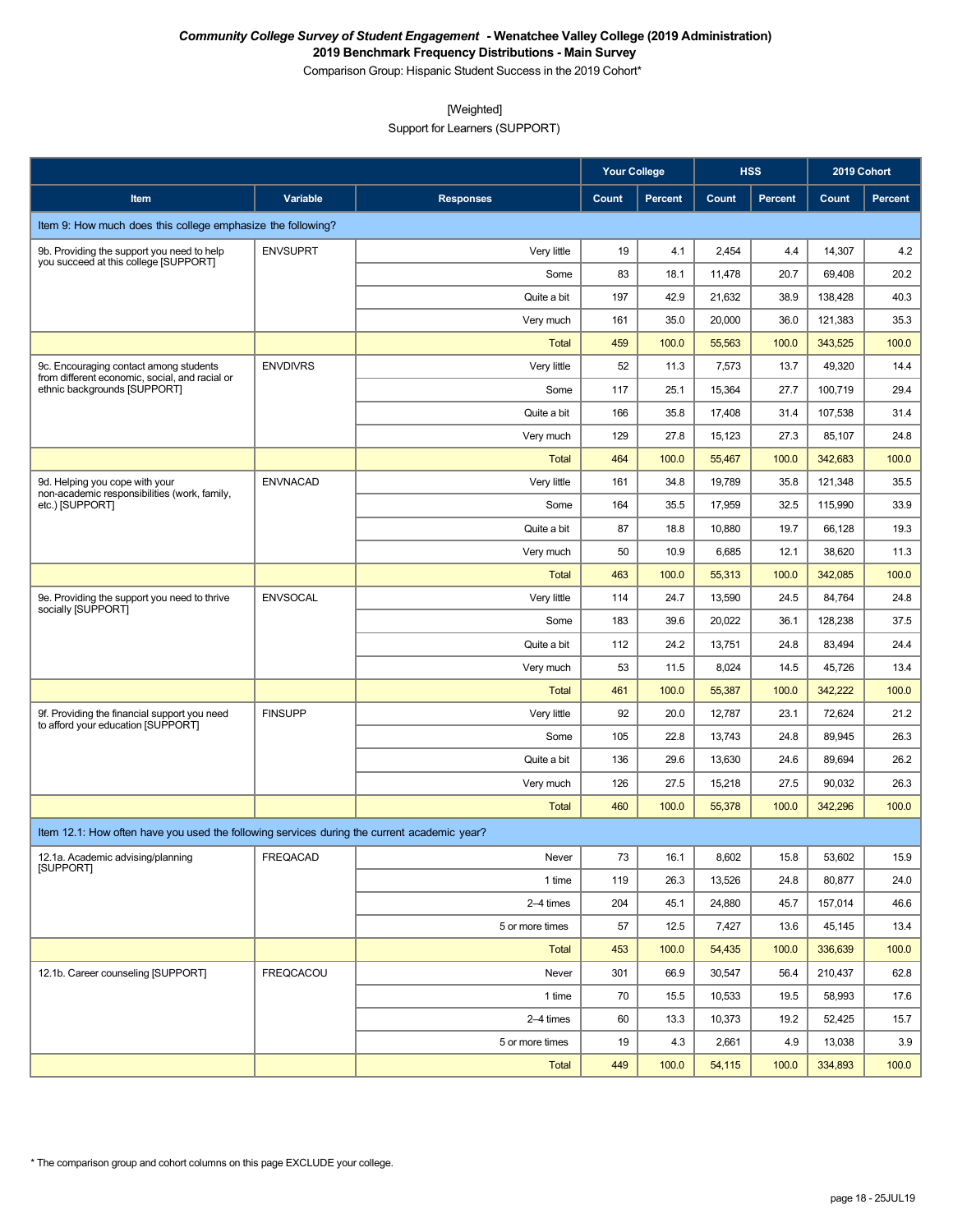# **Colleges in the Comparison Group**

Comparison Group: Hispanic Student Success in the 2019 Cohort

| CO<br>2018<br>Aims Community College<br><b>Alvin Community College</b><br>ТX<br>2019<br>CA<br>2019<br>Antelope Valley College<br>AZ<br>2018<br>Arizona Western College<br>TX<br>2019<br><b>Austin Community College</b><br>CA<br>2017<br><b>Bakersfield College</b><br>CA<br>2017<br><b>Berkeley City College</b><br>TX<br><b>Brazosport College</b><br>2018<br>CA<br>2017<br>Cerro Coso Community College<br>AZ<br>2017<br><b>Chandler-Gilbert Community College</b><br>CA<br>2018<br>Citrus College<br><b>NM</b><br><b>Clovis Community College</b><br>2017<br>TX<br>2019<br>College of the Mainland<br><b>WA</b><br>Columbia Basin College<br>2017<br>CO<br>2019<br>Community College of Denver<br>CA<br><b>Cosumnes River College</b><br>2019<br>NJ<br>2019<br><b>Cumberland County College</b><br>TX<br>2017<br>El Centro College<br>TX<br>2017<br>El Paso Community College<br>FL<br>2019<br>Florida Keys Community College<br>ΚS<br>2019<br>Garden City Community College<br>GateWay Community College<br>AZ<br>2017<br>CA<br>2018<br>Gavilan College<br>GA<br>Georgia Highlands College<br>2017<br>AZ<br>2017<br><b>Glendale Community College</b><br>CA<br><b>Hartnell College</b><br>2018<br><b>Houston Community College</b><br>ТX<br>2018<br>TX<br>2018<br><b>Howard College</b><br>HI<br>2018<br>Kapiolani Community College<br>CA<br>Laney College<br>2017<br>ΜN<br>2019<br>Leech Lake Tribal College<br>AZ<br>2017<br><b>Mesa Community College</b> |
|--------------------------------------------------------------------------------------------------------------------------------------------------------------------------------------------------------------------------------------------------------------------------------------------------------------------------------------------------------------------------------------------------------------------------------------------------------------------------------------------------------------------------------------------------------------------------------------------------------------------------------------------------------------------------------------------------------------------------------------------------------------------------------------------------------------------------------------------------------------------------------------------------------------------------------------------------------------------------------------------------------------------------------------------------------------------------------------------------------------------------------------------------------------------------------------------------------------------------------------------------------------------------------------------------------------------------------------------------------------------------------------------------------------------------------------------------------------------|
|                                                                                                                                                                                                                                                                                                                                                                                                                                                                                                                                                                                                                                                                                                                                                                                                                                                                                                                                                                                                                                                                                                                                                                                                                                                                                                                                                                                                                                                                    |
|                                                                                                                                                                                                                                                                                                                                                                                                                                                                                                                                                                                                                                                                                                                                                                                                                                                                                                                                                                                                                                                                                                                                                                                                                                                                                                                                                                                                                                                                    |
|                                                                                                                                                                                                                                                                                                                                                                                                                                                                                                                                                                                                                                                                                                                                                                                                                                                                                                                                                                                                                                                                                                                                                                                                                                                                                                                                                                                                                                                                    |
|                                                                                                                                                                                                                                                                                                                                                                                                                                                                                                                                                                                                                                                                                                                                                                                                                                                                                                                                                                                                                                                                                                                                                                                                                                                                                                                                                                                                                                                                    |
|                                                                                                                                                                                                                                                                                                                                                                                                                                                                                                                                                                                                                                                                                                                                                                                                                                                                                                                                                                                                                                                                                                                                                                                                                                                                                                                                                                                                                                                                    |
|                                                                                                                                                                                                                                                                                                                                                                                                                                                                                                                                                                                                                                                                                                                                                                                                                                                                                                                                                                                                                                                                                                                                                                                                                                                                                                                                                                                                                                                                    |
|                                                                                                                                                                                                                                                                                                                                                                                                                                                                                                                                                                                                                                                                                                                                                                                                                                                                                                                                                                                                                                                                                                                                                                                                                                                                                                                                                                                                                                                                    |
|                                                                                                                                                                                                                                                                                                                                                                                                                                                                                                                                                                                                                                                                                                                                                                                                                                                                                                                                                                                                                                                                                                                                                                                                                                                                                                                                                                                                                                                                    |
|                                                                                                                                                                                                                                                                                                                                                                                                                                                                                                                                                                                                                                                                                                                                                                                                                                                                                                                                                                                                                                                                                                                                                                                                                                                                                                                                                                                                                                                                    |
|                                                                                                                                                                                                                                                                                                                                                                                                                                                                                                                                                                                                                                                                                                                                                                                                                                                                                                                                                                                                                                                                                                                                                                                                                                                                                                                                                                                                                                                                    |
|                                                                                                                                                                                                                                                                                                                                                                                                                                                                                                                                                                                                                                                                                                                                                                                                                                                                                                                                                                                                                                                                                                                                                                                                                                                                                                                                                                                                                                                                    |
|                                                                                                                                                                                                                                                                                                                                                                                                                                                                                                                                                                                                                                                                                                                                                                                                                                                                                                                                                                                                                                                                                                                                                                                                                                                                                                                                                                                                                                                                    |
|                                                                                                                                                                                                                                                                                                                                                                                                                                                                                                                                                                                                                                                                                                                                                                                                                                                                                                                                                                                                                                                                                                                                                                                                                                                                                                                                                                                                                                                                    |
|                                                                                                                                                                                                                                                                                                                                                                                                                                                                                                                                                                                                                                                                                                                                                                                                                                                                                                                                                                                                                                                                                                                                                                                                                                                                                                                                                                                                                                                                    |
|                                                                                                                                                                                                                                                                                                                                                                                                                                                                                                                                                                                                                                                                                                                                                                                                                                                                                                                                                                                                                                                                                                                                                                                                                                                                                                                                                                                                                                                                    |
|                                                                                                                                                                                                                                                                                                                                                                                                                                                                                                                                                                                                                                                                                                                                                                                                                                                                                                                                                                                                                                                                                                                                                                                                                                                                                                                                                                                                                                                                    |
|                                                                                                                                                                                                                                                                                                                                                                                                                                                                                                                                                                                                                                                                                                                                                                                                                                                                                                                                                                                                                                                                                                                                                                                                                                                                                                                                                                                                                                                                    |
|                                                                                                                                                                                                                                                                                                                                                                                                                                                                                                                                                                                                                                                                                                                                                                                                                                                                                                                                                                                                                                                                                                                                                                                                                                                                                                                                                                                                                                                                    |
|                                                                                                                                                                                                                                                                                                                                                                                                                                                                                                                                                                                                                                                                                                                                                                                                                                                                                                                                                                                                                                                                                                                                                                                                                                                                                                                                                                                                                                                                    |
|                                                                                                                                                                                                                                                                                                                                                                                                                                                                                                                                                                                                                                                                                                                                                                                                                                                                                                                                                                                                                                                                                                                                                                                                                                                                                                                                                                                                                                                                    |
|                                                                                                                                                                                                                                                                                                                                                                                                                                                                                                                                                                                                                                                                                                                                                                                                                                                                                                                                                                                                                                                                                                                                                                                                                                                                                                                                                                                                                                                                    |
|                                                                                                                                                                                                                                                                                                                                                                                                                                                                                                                                                                                                                                                                                                                                                                                                                                                                                                                                                                                                                                                                                                                                                                                                                                                                                                                                                                                                                                                                    |
|                                                                                                                                                                                                                                                                                                                                                                                                                                                                                                                                                                                                                                                                                                                                                                                                                                                                                                                                                                                                                                                                                                                                                                                                                                                                                                                                                                                                                                                                    |
|                                                                                                                                                                                                                                                                                                                                                                                                                                                                                                                                                                                                                                                                                                                                                                                                                                                                                                                                                                                                                                                                                                                                                                                                                                                                                                                                                                                                                                                                    |
|                                                                                                                                                                                                                                                                                                                                                                                                                                                                                                                                                                                                                                                                                                                                                                                                                                                                                                                                                                                                                                                                                                                                                                                                                                                                                                                                                                                                                                                                    |
|                                                                                                                                                                                                                                                                                                                                                                                                                                                                                                                                                                                                                                                                                                                                                                                                                                                                                                                                                                                                                                                                                                                                                                                                                                                                                                                                                                                                                                                                    |
|                                                                                                                                                                                                                                                                                                                                                                                                                                                                                                                                                                                                                                                                                                                                                                                                                                                                                                                                                                                                                                                                                                                                                                                                                                                                                                                                                                                                                                                                    |
|                                                                                                                                                                                                                                                                                                                                                                                                                                                                                                                                                                                                                                                                                                                                                                                                                                                                                                                                                                                                                                                                                                                                                                                                                                                                                                                                                                                                                                                                    |
|                                                                                                                                                                                                                                                                                                                                                                                                                                                                                                                                                                                                                                                                                                                                                                                                                                                                                                                                                                                                                                                                                                                                                                                                                                                                                                                                                                                                                                                                    |
|                                                                                                                                                                                                                                                                                                                                                                                                                                                                                                                                                                                                                                                                                                                                                                                                                                                                                                                                                                                                                                                                                                                                                                                                                                                                                                                                                                                                                                                                    |
|                                                                                                                                                                                                                                                                                                                                                                                                                                                                                                                                                                                                                                                                                                                                                                                                                                                                                                                                                                                                                                                                                                                                                                                                                                                                                                                                                                                                                                                                    |
|                                                                                                                                                                                                                                                                                                                                                                                                                                                                                                                                                                                                                                                                                                                                                                                                                                                                                                                                                                                                                                                                                                                                                                                                                                                                                                                                                                                                                                                                    |
| FL<br>Miami Dade College<br>2018                                                                                                                                                                                                                                                                                                                                                                                                                                                                                                                                                                                                                                                                                                                                                                                                                                                                                                                                                                                                                                                                                                                                                                                                                                                                                                                                                                                                                                   |
| NJ<br>2018<br>Middlesex County College                                                                                                                                                                                                                                                                                                                                                                                                                                                                                                                                                                                                                                                                                                                                                                                                                                                                                                                                                                                                                                                                                                                                                                                                                                                                                                                                                                                                                             |
| CA<br>2019<br>Modesto Junior College                                                                                                                                                                                                                                                                                                                                                                                                                                                                                                                                                                                                                                                                                                                                                                                                                                                                                                                                                                                                                                                                                                                                                                                                                                                                                                                                                                                                                               |
| TX<br>2019<br>Mountain View College                                                                                                                                                                                                                                                                                                                                                                                                                                                                                                                                                                                                                                                                                                                                                                                                                                                                                                                                                                                                                                                                                                                                                                                                                                                                                                                                                                                                                                |
| Mt. San Jacinto College<br>СA<br>2019                                                                                                                                                                                                                                                                                                                                                                                                                                                                                                                                                                                                                                                                                                                                                                                                                                                                                                                                                                                                                                                                                                                                                                                                                                                                                                                                                                                                                              |
| СT<br>2018<br>Naugatuck Valley Community College                                                                                                                                                                                                                                                                                                                                                                                                                                                                                                                                                                                                                                                                                                                                                                                                                                                                                                                                                                                                                                                                                                                                                                                                                                                                                                                                                                                                                   |
| ΝM<br>New Mexico State University Alamogordo<br>2019                                                                                                                                                                                                                                                                                                                                                                                                                                                                                                                                                                                                                                                                                                                                                                                                                                                                                                                                                                                                                                                                                                                                                                                                                                                                                                                                                                                                               |
| CA<br>Norco College<br>2019                                                                                                                                                                                                                                                                                                                                                                                                                                                                                                                                                                                                                                                                                                                                                                                                                                                                                                                                                                                                                                                                                                                                                                                                                                                                                                                                                                                                                                        |
| Northeast Texas Community College<br>ТX<br>2018                                                                                                                                                                                                                                                                                                                                                                                                                                                                                                                                                                                                                                                                                                                                                                                                                                                                                                                                                                                                                                                                                                                                                                                                                                                                                                                                                                                                                    |
| СT<br>2018<br>Norwalk Community College                                                                                                                                                                                                                                                                                                                                                                                                                                                                                                                                                                                                                                                                                                                                                                                                                                                                                                                                                                                                                                                                                                                                                                                                                                                                                                                                                                                                                            |
| ΝY<br>2018<br>Orange County Community College                                                                                                                                                                                                                                                                                                                                                                                                                                                                                                                                                                                                                                                                                                                                                                                                                                                                                                                                                                                                                                                                                                                                                                                                                                                                                                                                                                                                                      |
| CO<br>2019<br>Otero Junior College                                                                                                                                                                                                                                                                                                                                                                                                                                                                                                                                                                                                                                                                                                                                                                                                                                                                                                                                                                                                                                                                                                                                                                                                                                                                                                                                                                                                                                 |
| FL<br>2019<br>Palm Beach State College                                                                                                                                                                                                                                                                                                                                                                                                                                                                                                                                                                                                                                                                                                                                                                                                                                                                                                                                                                                                                                                                                                                                                                                                                                                                                                                                                                                                                             |